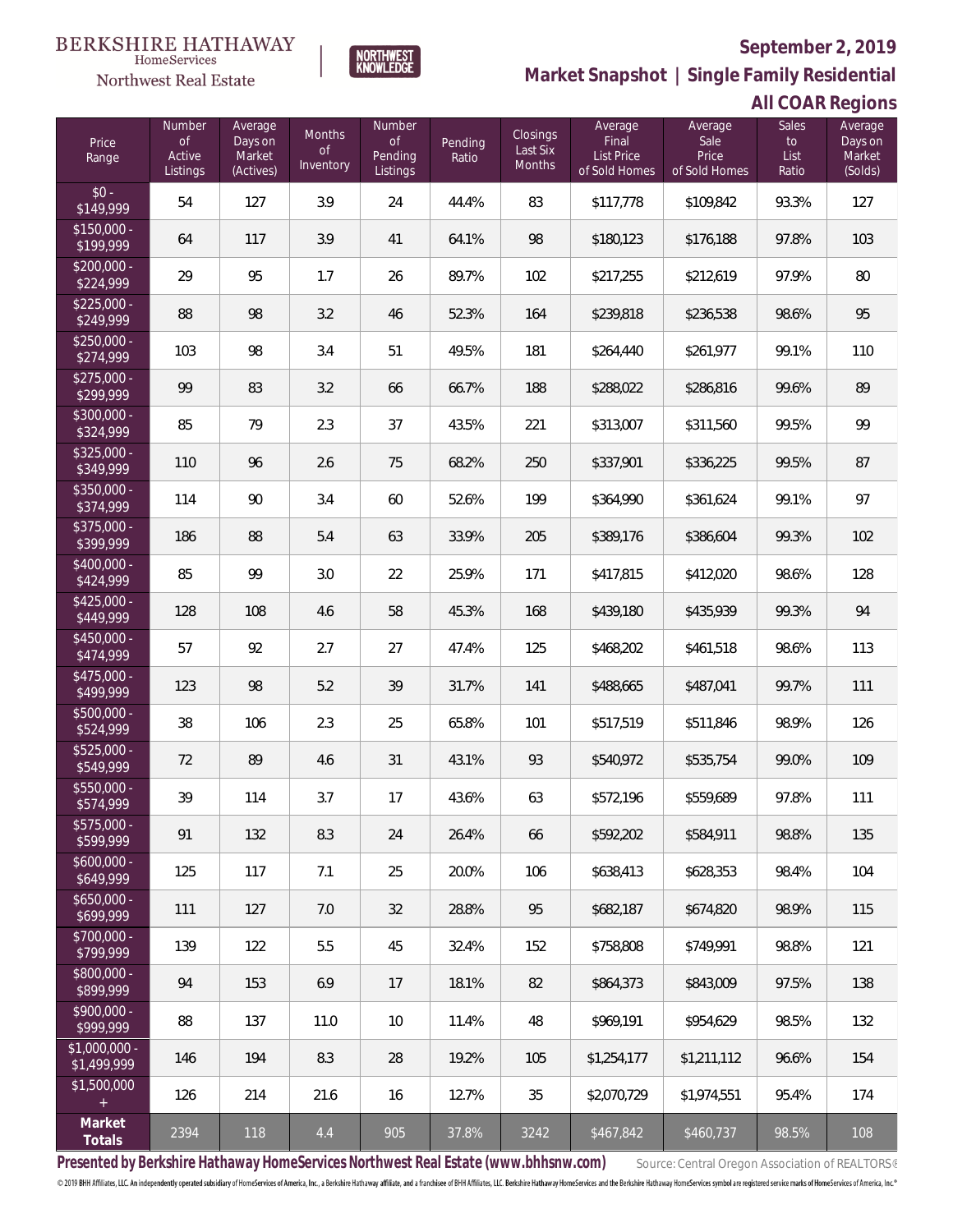

HomeServices Northwest Real Estate

**Market Snapshot | Single Family Residential**

### **Bend/Tumalo/Alfalfa**

| Price<br>Range                | Number<br>$\mathsf{of}$<br>Active<br>Listings | Average<br>Days on<br>Market<br>(Actives) | Months<br>0f<br>Inventory | Number<br><b>of</b><br>Pending<br>Listings | Pending<br>Ratio | <b>Closings</b><br>Last Six<br>Months | Average<br>Final<br><b>List Price</b><br>of Sold Homes | Average<br>Sale<br>Price<br>of Sold Homes | <b>Sales</b><br>to<br>List<br>Ratio | Average<br>Days on<br>Market<br>(Solds) |
|-------------------------------|-----------------------------------------------|-------------------------------------------|---------------------------|--------------------------------------------|------------------|---------------------------------------|--------------------------------------------------------|-------------------------------------------|-------------------------------------|-----------------------------------------|
| $$0 -$<br>\$274,999           | $\overline{7}$                                | 63                                        | 1.3                       | 17                                         | 242.9%           | 33                                    | \$217,544                                              | \$208,978                                 | 96.1%                               | 77                                      |
| $$275,000 -$<br>\$299,999     | 1                                             | 292                                       | 0.2                       | $\overline{7}$                             | 700.0%           | 31                                    | \$289,981                                              | \$287,719                                 | 99.2%                               | 78                                      |
| $$300,000 -$<br>\$324,999     | 13                                            | 72                                        | 1.1                       | 12                                         | 92.3%            | 72                                    | \$314,060                                              | \$311,754                                 | 99.3%                               | 75                                      |
| $$325,000 -$<br>\$349,999     | 37                                            | 71                                        | 1.9                       | 32                                         | 86.5%            | 116                                   | \$338,784                                              | \$335,997                                 | 99.2%                               | 65                                      |
| $$350,000 -$<br>\$374,999     | 39                                            | 75                                        | 2.1                       | 34                                         | 87.2%            | 111                                   | \$364,724                                              | \$361,647                                 | 99.2%                               | 84                                      |
| $$375,000 -$<br>\$399,999     | 60                                            | 73                                        | 3.4                       | 27                                         | 45.0%            | 106                                   | \$389,159                                              | \$386,466                                 | 99.3%                               | 92                                      |
| \$400,000 -<br>\$424,999      | 43                                            | 106                                       | 2.4                       | 16                                         | 37.2%            | 108                                   | \$416,320                                              | \$412,878                                 | 99.2%                               | 118                                     |
| $$425,000 -$<br>\$449,999     | 58                                            | 80                                        | 3.3                       | 36                                         | 62.1%            | 107                                   | \$438,254                                              | \$435,772                                 | 99.4%                               | 94                                      |
| $$450,000 -$<br>\$474,999     | 35                                            | 70                                        | 2.8                       | 17                                         | 48.6%            | 76                                    | \$467,473                                              | \$461,772                                 | 98.8%                               | 110                                     |
| $$475,000 -$<br>\$499,999     | 56                                            | 78                                        | 3.8                       | 16                                         | 28.6%            | 89                                    | \$485,423                                              | \$486,587                                 | 100.2%                              | 107                                     |
| $$500,000 -$<br>\$524,999     | 18                                            | 49                                        | 1.7                       | 17                                         | 94.4%            | 63                                    | \$516,344                                              | \$512,871                                 | 99.3%                               | 107                                     |
| \$525,000 -<br>\$549,999      | 33                                            | 82                                        | 3.4                       | 19                                         | 57.6%            | 58                                    | \$538,889                                              | \$536,671                                 | 99.6%                               | 96                                      |
| \$550,000 -<br>\$574,999      | 20                                            | 112                                       | 2.6                       | 7                                          | 35.0%            | 46                                    | \$570,817                                              | \$560,628                                 | 98.2%                               | 116                                     |
| \$575,000 -<br>\$599,999      | 39                                            | 102                                       | 4.7                       | 15                                         | 38.5%            | 50                                    | \$591,811                                              | \$584,773                                 | 98.8%                               | 127                                     |
| \$600,000 -<br>\$624,999      | 21                                            | 71                                        | 3.8                       | 5                                          | 23.8%            | 33                                    | \$630,903                                              | \$613,357                                 | 97.2%                               | 92                                      |
| $$625,000 -$<br>\$649,999     | 36                                            | 106                                       | 6.4                       | 10                                         | 27.8%            | 34                                    | \$643,775                                              | \$639,161                                 | 99.3%                               | 88                                      |
| $$650,000 -$<br>\$699,999     | 55                                            | 115                                       | 5.9                       | 23                                         | 41.8%            | 56                                    | \$680,946                                              | \$675,139                                 | 99.1%                               | 108                                     |
| \$700,000 -<br>\$749,999      | 31                                            | 125                                       | 3.0                       | 13                                         | 41.9%            | 61                                    | \$734,897                                              | \$726.355                                 | 98.8%                               | 111                                     |
| \$750,000 -<br>\$799,999      | 40                                            | 102                                       | 4.1                       | 22                                         | 55.0%            | 58                                    | \$780,921                                              | \$774,690                                 | 99.2%                               | 110                                     |
| \$800,000 -<br>\$849,999      | 25                                            | 130                                       | 4.7                       | 6                                          | 24.0%            | 32                                    | \$847,428                                              | \$822,950                                 | 97.1%                               | 167                                     |
| \$850,000 -<br>\$899,999      | 33                                            | 136                                       | 7.3                       | 6                                          | 18.2%            | 27                                    | \$888,055                                              | \$868,499                                 | 97.8%                               | 103                                     |
| \$900,000 -<br>\$999,999      | 49                                            | 132                                       | 8.4                       | 8                                          | 16.3%            | 35                                    | \$970,986                                              | \$958,089                                 | 98.7%                               | 125                                     |
| $$1,000,000 -$<br>\$1,249,999 | 43                                            | 148                                       | 5.5                       | 15                                         | 34.9%            | 47                                    | \$1,169,143                                            | \$1,127,656                               | 96.5%                               | 150                                     |
| $$1,250,000 -$<br>\$1,499,999 | 44                                            | 182                                       | 10.2                      | 6                                          | 13.6%            | 26                                    | \$1,391,475                                            | \$1,346,342                               | 96.8%                               | 121                                     |
| \$1,500,000<br>$+$            | 78                                            | 201                                       | 15.1                      | 12                                         | 15.4%            | 31                                    | \$2,114,371                                            | \$2,022,574                               | 95.7%                               | 154                                     |
| Market<br>Totals              | 914                                           | 111                                       | 3.6                       | 398                                        | 43.5%            | 1506                                  | \$572,876                                              | \$564,058                                 | 98.5%                               | 102                                     |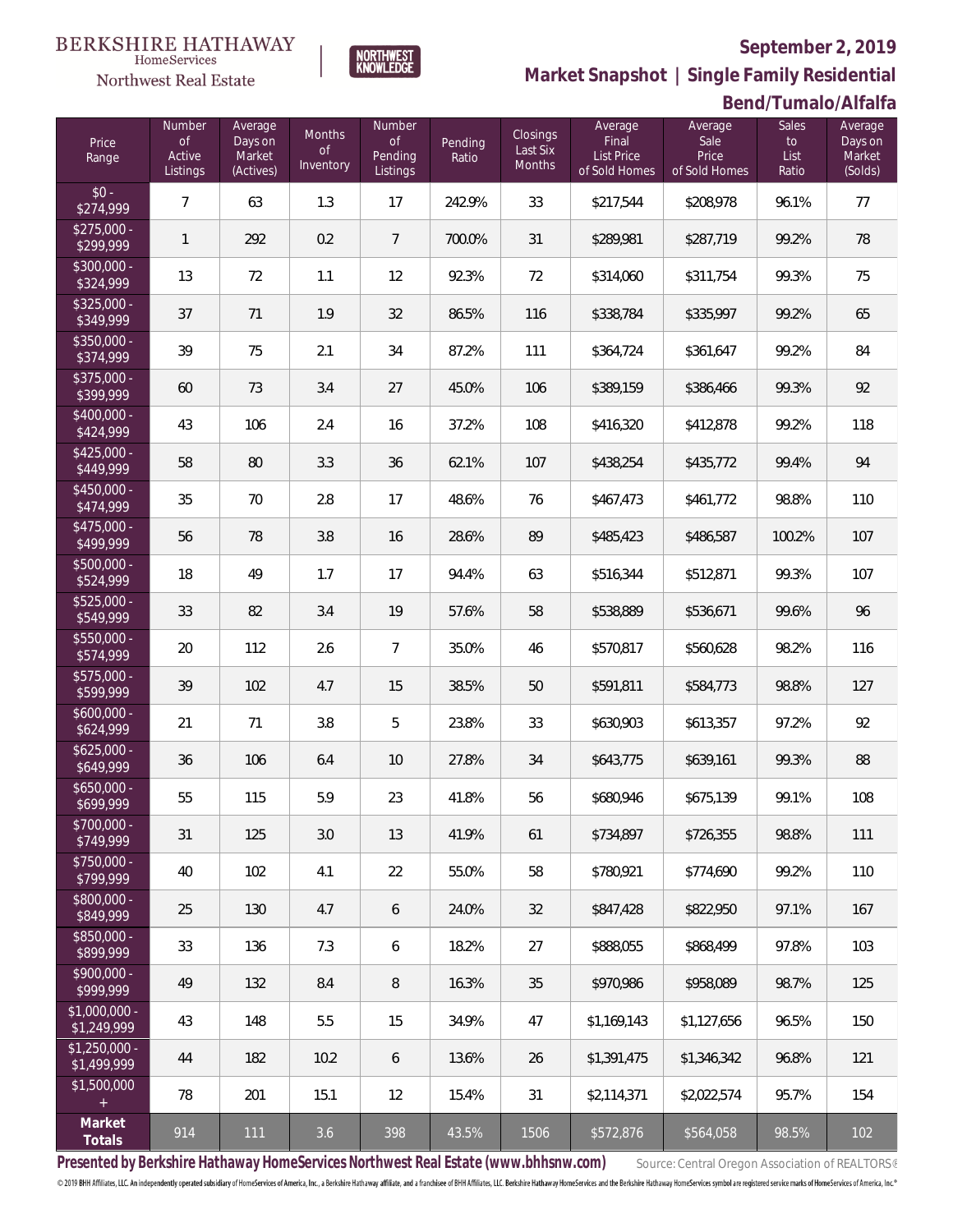**Redmond/Terrebonne**



**Market Snapshot | Single Family Residential**

### $\label{lem:sevices} \textsc{Home} \textsc{Service} \textsc{s}$ Northwest Real Estate

| Price<br>Range            | Number<br>$\circ f$<br>Active<br>Listings | Average<br>Days on<br>Market<br>(Actives) | Months<br><b>of</b><br>Inventory | Number<br>$\mathsf{of}$<br>Pending<br>Listings | Pending<br>Ratio | <b>Closings</b><br>Last Six<br>Months | Average<br>Final<br><b>List Price</b><br>of Sold Homes | Average<br>Sale<br>Price<br>of Sold Homes | Sales<br>to<br>List<br>Ratio | Average<br>Days on<br>Market<br>(Solds) |
|---------------------------|-------------------------------------------|-------------------------------------------|----------------------------------|------------------------------------------------|------------------|---------------------------------------|--------------------------------------------------------|-------------------------------------------|------------------------------|-----------------------------------------|
| $$0 -$<br>\$224,999       | 12                                        | 159                                       | 2.6                              | $\mathfrak{Z}$                                 | 25.0%            | 28                                    | \$205,700                                              | \$196,053                                 | 95.3%                        | 63                                      |
| $$225,000 -$<br>\$249,999 | 9                                         | 149                                       | 1.2                              | $\overline{7}$                                 | 77.8%            | 44                                    | \$237,723                                              | \$235,828                                 | 99.2%                        | 68                                      |
| $$250,000 -$<br>\$274,999 | 16                                        | 132                                       | 1.5                              | 21                                             | 131.3%           | 64                                    | \$262,617                                              | \$261,972                                 | 99.8%                        | 81                                      |
| $$275,000 -$<br>\$299,999 | 30                                        | 56                                        | 2.1                              | 35                                             | 116.7%           | 87                                    | \$286,979                                              | \$287,140                                 | 100.1%                       | 89                                      |
| $$300.000 -$<br>\$324,999 | 29                                        | 81                                        | 2.1                              | 19                                             | 65.5%            | 82                                    | \$311,177                                              | \$311,432                                 | 100.1%                       | 107                                     |
| $$325,000 -$<br>\$349,999 | 28                                        | 123                                       | 2.1                              | 25                                             | 89.3%            | 79                                    | \$334,426                                              | \$335,884                                 | 100.4%                       | 104                                     |
| $$350.000 -$<br>\$374,999 | 24                                        | 67                                        | 3.3                              | 16                                             | 66.7%            | 43                                    | \$366,280                                              | \$363,404                                 | 99.2%                        | 135                                     |
| \$375,000 -<br>\$399,999  | 46                                        | 92                                        | 6.1                              | 13                                             | 28.3%            | 45                                    | \$389,620                                              | \$387,996                                 | 99.6%                        | 99                                      |
| \$400,000 -<br>\$424,999  | 15                                        | 49                                        | 2.9                              | 4                                              | 26.7%            | 31                                    | \$413,954                                              | \$409,112                                 | 98.8%                        | 100                                     |
| $$425,000 -$<br>\$449,999 | 23                                        | 101                                       | 5.1                              | 12                                             | 52.2%            | 27                                    | \$442,399                                              | \$439,217                                 | 99.3%                        | 95                                      |
| \$450,000 -<br>\$474,999  | $\overline{7}$                            | 142                                       | 3.0                              | 2                                              | 28.6%            | 14                                    | \$467,551                                              | \$462,457                                 | 98.9%                        | 161                                     |
| \$475,000 -<br>\$499,999  | 14                                        | 99                                        | 4.0                              | 9                                              | 64.3%            | 21                                    | \$494,459                                              | \$487,112                                 | 98.5%                        | 201                                     |
| \$500,000 -<br>\$524,999  | $\overline{7}$                            | 96                                        | 3.0                              | 3                                              | 42.9%            | 14                                    | \$518,150                                              | \$511,455                                 | 98.7%                        | 141                                     |
| \$525,000 -<br>\$549,999  | 17                                        | 119                                       | 6.4                              | 3                                              | 17.6%            | 16                                    | \$545,303                                              | \$534,331                                 | 98.0%                        | 119                                     |
| \$550,000 -<br>\$574,999  | 9                                         | 101                                       | 6.8                              | 5                                              | 55.6%            | 8                                     | \$566,538                                              | \$558,081                                 | 98.5%                        | 96                                      |
| \$575,000 -<br>\$599,999  | 14                                        | 119                                       | 16.8                             | 3                                              | 21.4%            | 5                                     | \$590,950                                              | \$584,896                                 | 99.0%                        | 184                                     |
| \$600,000 -<br>\$624,999  | 9                                         | 72                                        | 18.0                             | 1                                              | 11.1%            | 3                                     | \$624,967                                              | \$615,000                                 | 98.4%                        | 175                                     |
| $$625,000 -$<br>\$649,999 | 14                                        | 125                                       | 16.8                             | 3                                              | 21.4%            | 5                                     | \$649,880                                              | \$637,680                                 | 98.1%                        | 167                                     |
| $$650,000 -$<br>\$674,999 | 4                                         | 294                                       | 4.0                              | $\mathbf 0$                                    | 0.0%             | 6                                     | \$669,892                                              | \$660,317                                 | 98.6%                        | 168                                     |
| $$675,000 -$<br>\$699,999 | 15                                        | 186                                       | 15.0                             | $\overline{2}$                                 | 13.3%            | 6                                     | \$696.117                                              | \$687.833                                 | 98.8%                        | 111                                     |
| \$700,000 -<br>\$749,999  | 10                                        | 130                                       | N/A                              | $\mathbf 0$                                    | 0.0%             | $\mathbf 0$                           | N/A                                                    | N/A                                       | N/A                          | N/A                                     |
| $$750,000 -$<br>\$799,999 | 8                                         | 96                                        | 4.8                              | $\mathbf{1}$                                   | 12.5%            | 10                                    | \$783,760                                              | \$765.439                                 | 97.7%                        | 199                                     |
| \$800,000 -<br>\$899,999  | $\overline{7}$                            | 175                                       | 10.5                             | 1                                              | 14.3%            | $\overline{4}$                        | \$849,625                                              | \$839,750                                 | 98.8%                        | 327                                     |
| \$900,000 -<br>\$999,999  | $\overline{7}$                            | 177                                       | 21.0                             | $\overline{0}$                                 | 0.0%             | $\overline{2}$                        | \$960,700                                              | \$935,750                                 | 97.4%                        | 105                                     |
| \$1,000,000<br>$+$        | 11                                        | 272                                       | 13.2                             | 4                                              | 36.4%            | 5                                     | \$1,451,000                                            | \$1,357,900                               | 93.6%                        | 256                                     |
| Market<br>Totals          | 385                                       | 112                                       | 3.6                              | 192                                            | 49.9%            | 649                                   | \$373,064                                              | \$369,664                                 | 99.1%                        | 109                                     |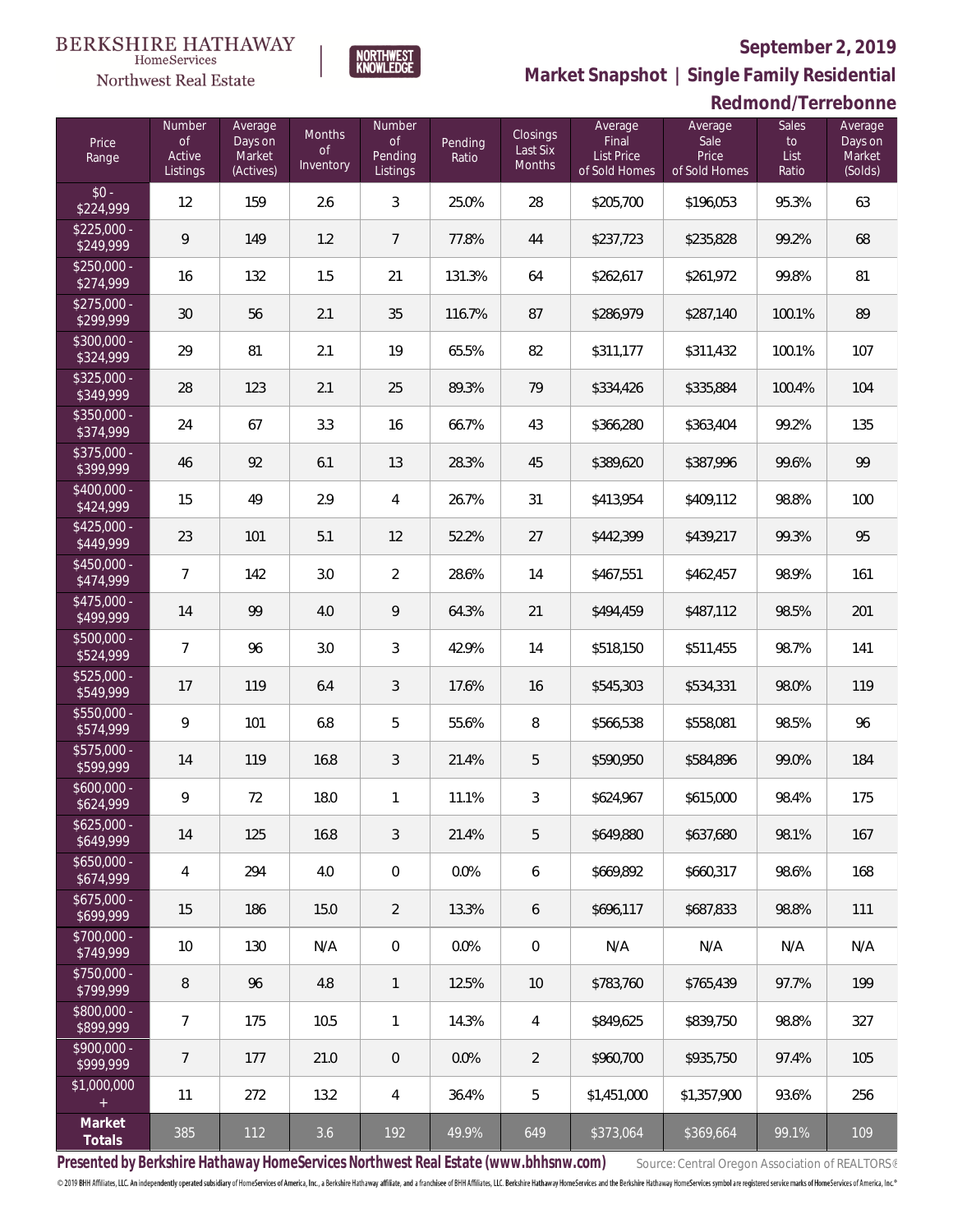

 $\label{lem:sevices} \textsc{Home} \textsc{Service} \textsc{s}$ 

**Market Snapshot | Single Family Residential**

# **North Klamath County**

| Price<br>Range                                | Number<br>$\mathsf{of}$<br>Active<br>Listings | Average<br>Days on<br>Market<br>(Actives) | Months<br>0f<br>Inventory | Number<br><b>of</b><br><b>Pending</b><br>Listings | Pending<br>Ratio | <b>Closings</b><br>Last Six<br>Months | Average<br>Final<br><b>List Price</b><br>of Sold Homes | Average<br>Sale<br>Price<br>of Sold Homes | Sales<br>$\mathsf{to}$<br>List<br>Ratio | Average<br>Days on<br>Market<br>(Solds) |
|-----------------------------------------------|-----------------------------------------------|-------------------------------------------|---------------------------|---------------------------------------------------|------------------|---------------------------------------|--------------------------------------------------------|-------------------------------------------|-----------------------------------------|-----------------------------------------|
| $$0 -$<br>\$99,999                            | 6                                             | 108                                       | 12.0                      | $\overline{2}$                                    | 33.3%            | $\mathfrak{Z}$                        | \$68,100                                               | \$64,933                                  | 95.3%                                   | 50                                      |
| $$100,000 -$<br>\$124,999                     | $\mathbf 0$                                   | N/A                                       | 0.0                       | 0                                                 | N/A              | $\overline{2}$                        | \$124,000                                              | \$107,500                                 | 86.7%                                   | 185                                     |
| $$125,000 -$<br>\$149,999                     | 5                                             | 88                                        | 7.5                       | $\mathbf{1}$                                      | 20.0%            | $\overline{4}$                        | \$137,175                                              | \$133,950                                 | 97.6%                                   | 143                                     |
| $$150,000 -$<br>\$174,999                     | 5                                             | 179                                       | 30.0                      | $\mathbf{1}$                                      | 20.0%            | $\mathbf{1}$                          | \$169,900                                              | \$162,000                                 | 95.4%                                   | 116                                     |
| $$175,000 -$<br>\$199,999                     | $\mathfrak{Z}$                                | 70                                        | 4.5                       | 3                                                 | 100.0%           | $\overline{4}$                        | \$187,525                                              | \$182,563                                 | 97.4%                                   | 171                                     |
| $$200,000 -$<br>\$224,999                     | $\mathbf{1}$                                  | 14                                        | 2.0                       | 0                                                 | 0.0%             | 3                                     | \$214,267                                              | \$206,867                                 | 96.5%                                   | 59                                      |
| $$225,000 -$<br>\$249,999                     | 9                                             | 149                                       | 6.8                       | 4                                                 | 44.4%            | 8                                     | \$241,238                                              | \$236,300                                 | 98.0%                                   | 146                                     |
| $$250,000 -$<br>\$274,999                     | $\overline{4}$                                | 196                                       | 4.8                       | $\overline{2}$                                    | 50.0%            | 5                                     | \$265,560                                              | \$261,580                                 | 98.5%                                   | 65                                      |
| $$275,000 -$<br>\$299,999                     | 10                                            | 174                                       | 15.0                      | 1                                                 | 10.0%            | $\overline{4}$                        | \$288,700                                              | \$282,500                                 | 97.9%                                   | 75                                      |
| $$300,000 -$<br>\$324,999                     | $\sqrt{2}$                                    | 69                                        | 6.0                       | $\overline{0}$                                    | 0.0%             | $\overline{2}$                        | \$299,450                                              | \$307,000                                 | 102.5%                                  | 45                                      |
| $$325,000 -$<br>\$349,999                     | 5                                             | 142                                       | 15.0                      | $\mathbf{1}$                                      | 20.0%            | $\overline{2}$                        | \$323,950                                              | \$329,500                                 | 101.7%                                  | 192                                     |
| \$350,000 -<br>\$374,999                      | $\overline{4}$                                | 76                                        | N/A                       | 0                                                 | 0.0%             | $\mathbf 0$                           | N/A                                                    | N/A                                       | N/A                                     | N/A                                     |
| \$375,000 -<br>\$399,999                      | 6                                             | 62                                        | 12.0                      | 0                                                 | 0.0%             | 3                                     | \$388,000                                              | \$381,333                                 | 98.3%                                   | 57                                      |
| \$400,000 -<br>\$424,999                      | $\mathbf{1}$                                  | 273                                       | 6.0                       | $\mathbf 0$                                       | 0.0%             | 1                                     | \$439,900                                              | \$415,000                                 | 94.3%                                   | 537                                     |
| $$425,000 -$<br>\$449,999                     | $\mathbf{1}$                                  | 152                                       | N/A                       | 0                                                 | 0.0%             | $\mathbf 0$                           | N/A                                                    | N/A                                       | N/A                                     | N/A                                     |
| $$450,000 -$<br>\$474,999                     | $\mathbf{1}$                                  | 56                                        | N/A                       | 0                                                 | 0.0%             | $\mathbf 0$                           | N/A                                                    | N/A                                       | N/A                                     | N/A                                     |
| $$475,000 -$<br>\$499,999                     | $\mathbf{1}$                                  | 321                                       | N/A                       | $\mathbf 0$                                       | 0.0%             | $\mathbf 0$                           | N/A                                                    | N/A                                       | N/A                                     | N/A                                     |
| \$500,000 -<br>\$524,999                      | $\overline{2}$                                | 461                                       | 6.0                       | $\overline{0}$                                    | 0.0%             | 2                                     | \$531,450                                              | \$510,000                                 | 96.0%                                   | 141                                     |
| $$525,000 -$<br>\$549,999                     | $\mathbf 0$                                   | N/A                                       | N/A                       | 1                                                 | N/A              | $\mathbf 0$                           | N/A                                                    | N/A                                       | N/A                                     | N/A                                     |
| $$550,000 -$<br>\$574,999                     | $\mathbf 0$                                   | N/A                                       | N/A                       | 0                                                 | N/A              | $\mathsf{O}\xspace$                   | N/A                                                    | N/A                                       | N/A                                     | N/A                                     |
| $$575,000 -$<br>\$599,999                     | 3                                             | 183                                       | N/A                       | 1                                                 | 33.3%            | $\overline{0}$                        | N/A                                                    | N/A                                       | N/A                                     | N/A                                     |
| $$600,000 -$<br>\$624,999                     | $\mathbf{1}$                                  | 390                                       | N/A                       | 0                                                 | 0.0%             | $\overline{0}$                        | N/A                                                    | N/A                                       | N/A                                     | N/A                                     |
| $$625,000 -$<br>\$649,999                     | $\overline{2}$                                | 37                                        | N/A                       | 0                                                 | 0.0%             | $\overline{0}$                        | N/A                                                    | N/A                                       | N/A                                     | N/A                                     |
| $$650,000 -$<br>\$674,999                     | $\mathbf{1}$                                  | 129                                       | N/A                       | 0                                                 | 0.0%             | $\overline{0}$                        | N/A                                                    | N/A                                       | N/A                                     | N/A                                     |
| \$675,000<br>$\begin{array}{c} + \end{array}$ | $\mathbf 0$                                   | N/A                                       | N/A                       | 0                                                 | N/A              | $\overline{0}$                        | N/A                                                    | N/A                                       | N/A                                     | N/A                                     |
| Market<br>Totals                              | 73                                            | 143                                       | 10.0                      | 17                                                | 23.3%            | 44                                    | \$247,498                                              | \$241,790                                 | 97.7%                                   | 121                                     |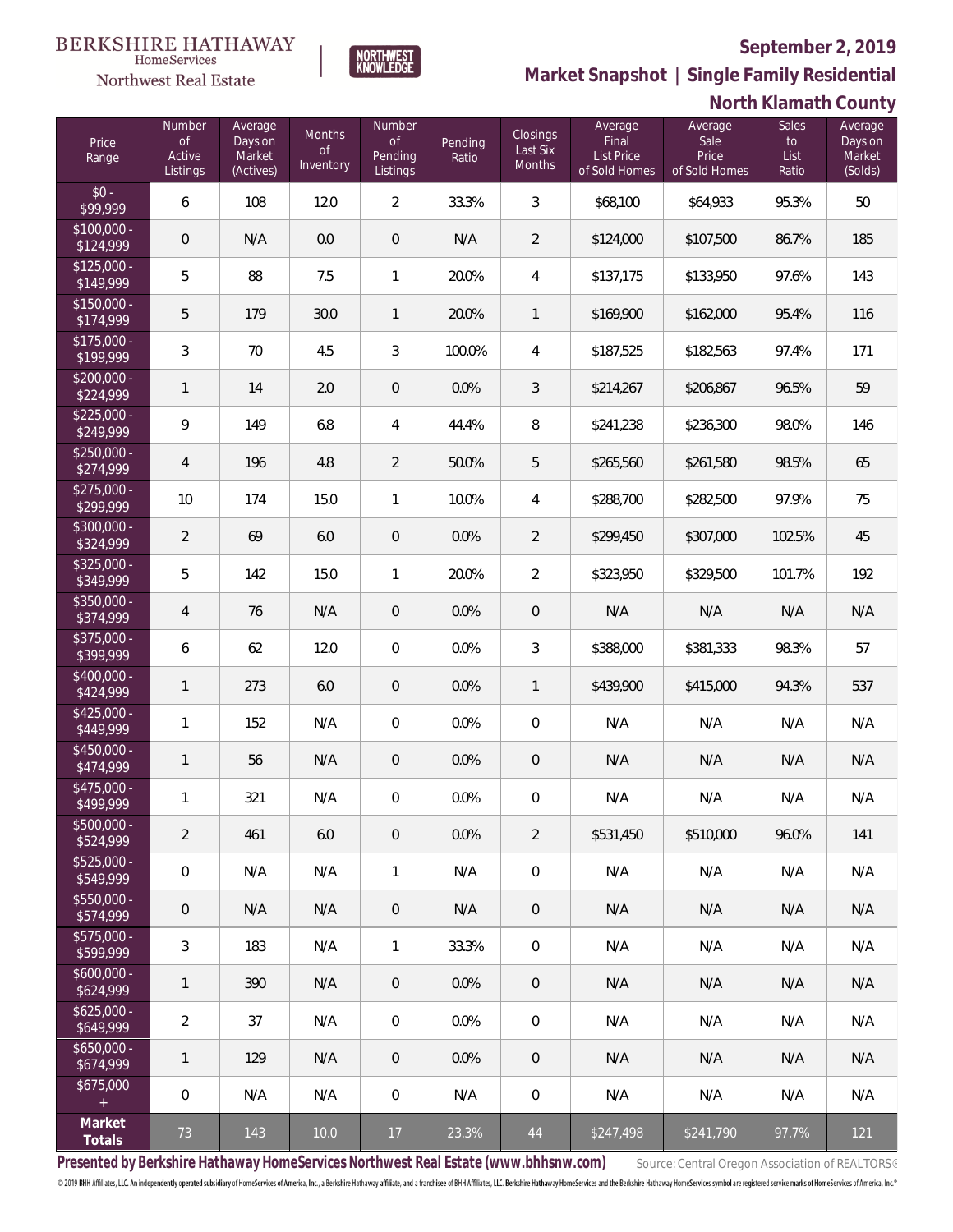### **BERKSHIRE HATHAWAY**  $\label{lem:sevices} \textsc{Home} \textsc{Service} \textsc{s}$





# **September 2, 2019**

**Market Snapshot | Single Family Residential**

**Sisters**

| Price<br>Range                | Number<br><b>of</b><br>Active<br>Listings | Average<br>Days on<br>Market<br>(Actives) | Months<br><b>of</b><br>Inventory | Number<br><b>of</b><br>Pending<br>Listings | Pending<br>Ratio | <b>Closings</b><br>Last Six<br>Months | Average<br>Final<br><b>List Price</b><br>of Sold Homes | Average<br>Sale<br>Price<br>of Sold Homes | Sales<br>to<br>List<br>Ratio | Average<br>Days on<br>Market<br>(Solds) |
|-------------------------------|-------------------------------------------|-------------------------------------------|----------------------------------|--------------------------------------------|------------------|---------------------------------------|--------------------------------------------------------|-------------------------------------------|------------------------------|-----------------------------------------|
| $$0 -$<br>\$274,999           | $\overline{2}$                            | 40                                        | 2.4                              | $\boldsymbol{0}$                           | 0.0%             | 5                                     | \$256,440                                              | \$242,100                                 | 94.4%                        | 54                                      |
| $$275,000 -$<br>\$299,999     | 1                                         | 101                                       | N/A                              | $\mathbf{1}$                               | 100.0%           | $\theta$                              | N/A                                                    | N/A                                       | N/A                          | N/A                                     |
| $$300,000 -$<br>\$324,999     | 1                                         | 95                                        | 1.5                              | $\mathbf{1}$                               | 100.0%           | 4                                     | \$322,725                                              | \$312,250                                 | 96.8%                        | 79                                      |
| $$325,000 -$<br>\$349,999     | $\mathbf 0$                               | N/A                                       | 0.0                              | $\overline{2}$                             | N/A              | 14                                    | \$344,157                                              | \$337,700                                 | 98.1%                        | 76                                      |
| \$350,000 -<br>\$374,999      | $\overline{7}$                            | 115                                       | 6.0                              | $\overline{2}$                             | 28.6%            | $\overline{7}$                        | \$364,986                                              | \$358,307                                 | 98.2%                        | 83                                      |
| \$375,000 -<br>\$399,999      | 12                                        | 131                                       | 5.5                              | 6                                          | 50.0%            | 13                                    | \$390,473                                              | \$386,348                                 | 98.9%                        | 97                                      |
| \$400,000 -<br>\$424,999      | 5                                         | 87                                        | 3.3                              | $\mathbf 0$                                | 0.0%             | 9                                     | \$418,256                                              | \$410,605                                 | 98.2%                        | 232                                     |
| $$425,000 -$<br>\$449,999     | 6                                         | 100                                       | 4.0                              | 3                                          | 50.0%            | 9                                     | \$443,156                                              | \$436,056                                 | 98.4%                        | 116                                     |
| \$450,000 -<br>\$474,999      | $\mathfrak{Z}$                            | 307                                       | 2.0                              | $\overline{2}$                             | 66.7%            | 9                                     | \$469,100                                              | \$459,444                                 | 97.9%                        | 104                                     |
| $$475,000 -$<br>\$499,999     | 13                                        | 120                                       | 13.0                             | 3                                          | 23.1%            | 6                                     | \$487,367                                              | \$481,075                                 | 98.7%                        | 60                                      |
| \$500,000 -<br>\$524,999      | $\overline{2}$                            | 253                                       | 1.2                              | $\overline{2}$                             | 100.0%           | 10                                    | \$518,779                                              | \$512,120                                 | 98.7%                        | 199                                     |
| $$525,000 -$<br>\$549,999     | $\mathsf{Q}$                              | 83                                        | 6.0                              | 4                                          | 44.4%            | 9                                     | \$546,594                                              | \$537,439                                 | 98.3%                        | 96                                      |
| \$550,000 -<br>\$574,999      | $\mathbf{1}$                              | 90                                        | 2.0                              | $\overline{2}$                             | 200.0%           | 3                                     | \$609,667                                              | \$558,300                                 | 91.6%                        | 182                                     |
| $$575,000 -$<br>\$599,999     | $\mathsf{Q}$                              | 107                                       | 18.0                             | $\mathbf{1}$                               | 11.1%            | 3                                     | \$571,667                                              | \$575,333                                 | 100.6%                       | 131                                     |
| $$600,000 -$<br>\$649,999     | 10                                        | 135                                       | 8.6                              | $\overline{2}$                             | 20.0%            | 7                                     | \$631,186                                              | \$631,429                                 | 100.0%                       | 183                                     |
| $$650,000 -$<br>\$699,999     | 10                                        | 119                                       | 6.7                              | $\overline{2}$                             | 20.0%            | 9                                     | \$680,111                                              | \$672,111                                 | 98.8%                        | 129                                     |
| \$700,000 -<br>\$749,999      | 8                                         | 67                                        | 16.0                             | 0                                          | 0.0%             | 3                                     | \$702,333                                              | \$718,914                                 | 102.4%                       | 277                                     |
| \$750,000 -<br>\$799,999      | 12                                        | 116                                       | 24.0                             | 3                                          | 25.0%            | 3                                     | \$783,300                                              | \$765,667                                 | 97.7%                        | 95                                      |
| $$800,000 -$<br>\$849,999     | 5                                         | 176                                       | 7.5                              | $\overline{2}$                             | 40.0%            | 4                                     | \$848,250                                              | \$816,250                                 | 96.2%                        | 147                                     |
| $$850,000 -$<br>\$899,999     | $\overline{4}$                            | 286                                       | 8.0                              | $\mathbf{1}$                               | 25.0%            | 3                                     | \$900,000                                              | \$858,333                                 | 95.4%                        | 149                                     |
| $$900,000 -$<br>\$949,999     | 4                                         | 118                                       | 12.0                             | $\overline{0}$                             | 0.0%             | 2                                     | \$949,250                                              | \$922,300                                 | 97.2%                        | 274                                     |
| $$950,000 -$<br>\$999,999     | 12                                        | 104                                       | 24.0                             | $\mathbf{1}$                               | 8.3%             | 3                                     | \$989,617                                              | \$973,000                                 | 98.3%                        | 209                                     |
| $$1,000,000 -$<br>\$1,249,999 | 7                                         | 302                                       | 8.4                              | 0                                          | 0.0%             | 5                                     | \$1,158,400                                            | \$1,123,600                               | 97.0%                        | 147                                     |
| $$1,250,000 -$<br>\$1,499,999 | 9                                         | 198                                       | 27.0                             | 0                                          | $0.0\%$          | 2                                     | \$1,462,000                                            | \$1,400,000                               | 95.8%                        | 177                                     |
| \$1,500,000<br>$+$            | 20                                        | 156                                       | 60.0                             | 0                                          | $0.0\%$          | 2                                     | \$1,822,500                                            | \$1,667,500                               | 91.5%                        | 553                                     |
| Market<br>Totals              | 172                                       | 138                                       | 7.2                              | 40                                         | 23.3%            | 144                                   | \$568,679                                              | \$555,540                                 | 97.7%                        | 136                                     |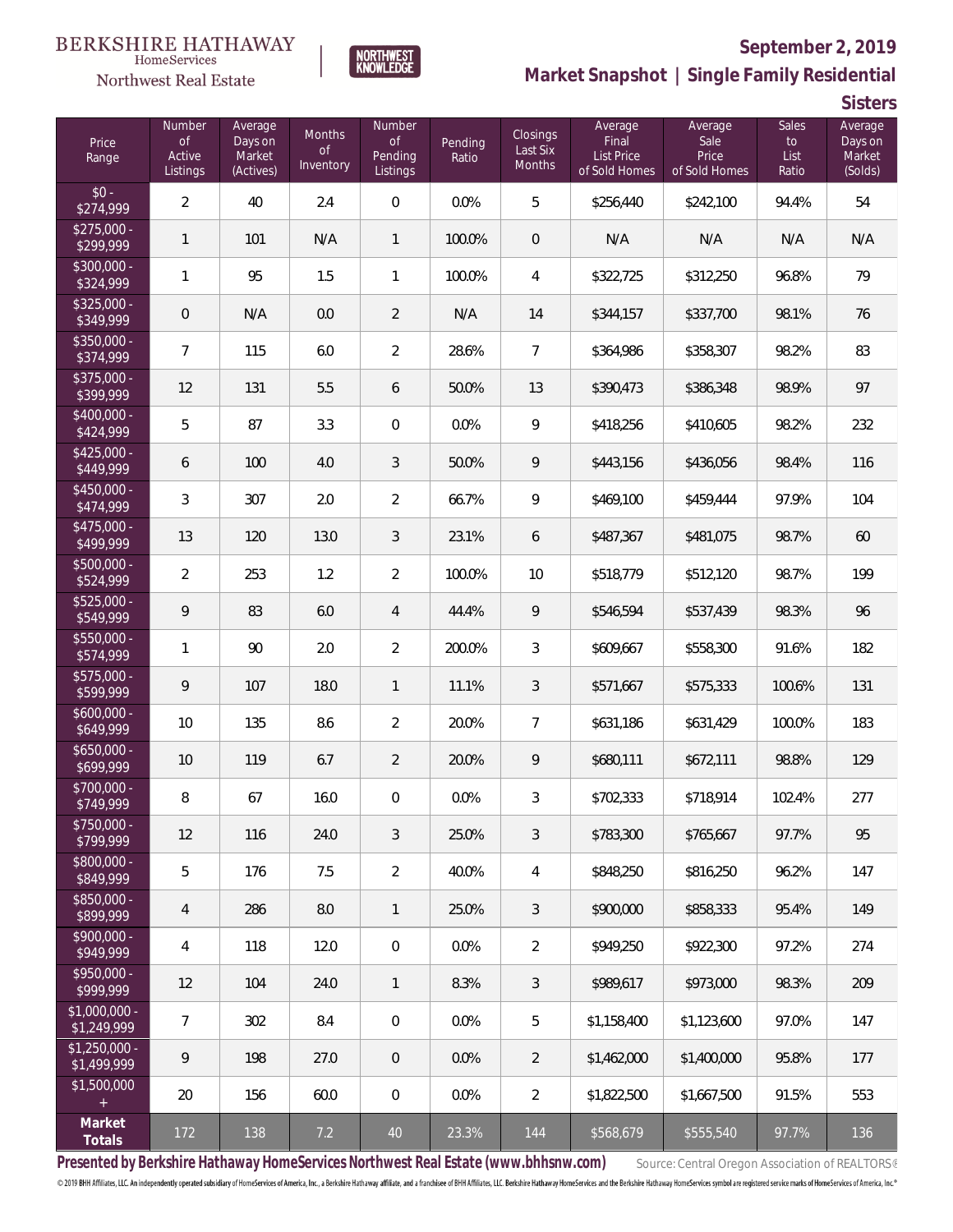### **BERKSHIRE HATHAWAY**  $\label{lem:sevices} \textsc{Home} \textsc{Service} \textsc{s}$



### **September 2, 2019**

**Market Snapshot | Single Family Residential**

**Sunriver**

| Price<br>Range                | Number<br>0f<br>Active<br>Listings | Average<br>Days on<br>Market<br>(Actives) | <b>Months</b><br><b>of</b><br>Inventory | Number<br><b>of</b><br>Pending<br>Listings | Pending<br>Ratio | <b>Closings</b><br>Last Six<br>Months | Average<br>Final<br>List Price<br>of Sold Homes | Average<br>Sale<br>Price<br>of Sold Homes | <b>Sales</b><br>to<br>List<br>Ratio | Average<br>Days on<br>Market<br>(Solds) |
|-------------------------------|------------------------------------|-------------------------------------------|-----------------------------------------|--------------------------------------------|------------------|---------------------------------------|-------------------------------------------------|-------------------------------------------|-------------------------------------|-----------------------------------------|
| $$0 -$<br>\$299,999           | $\mathbf 0$                        | N/A                                       | 0.0                                     | $\mathbf 0$                                | N/A              | $\overline{2}$                        | \$287,450                                       | \$278,000                                 | 96.7%                               | 240                                     |
| \$300,000 -<br>\$324,999      | $\mathbf 0$                        | N/A                                       | 0.0                                     | $\mathbf 0$                                | N/A              | $\mathfrak{Z}$                        | \$313,333                                       | \$315,000                                 | 100.5%                              | 413                                     |
| $$325,000 -$<br>\$349,999     | $\mathfrak{Z}$                     | 92                                        | 6.0                                     | 1                                          | 33.3%            | 3                                     | \$347,983                                       | \$342,917                                 | 98.5%                               | 52                                      |
| \$350,000 -<br>\$374,999      | $\overline{2}$                     | 96                                        | 6.0                                     | $\mathbf{1}$                               | 50.0%            | $\overline{2}$                        | \$368,000                                       | \$363,500                                 | 98.8%                               | 197                                     |
| \$375,000 -<br>\$399,999      | 6                                  | 57                                        | 9.0                                     | $\mathbf 0$                                | 0.0%             | $\overline{4}$                        | \$379,625                                       | \$381,500                                 | 100.5%                              | 48                                      |
| \$400,000 -<br>\$424,999      | $\overline{2}$                     | 78                                        | 4.0                                     | $\mathbf 0$                                | 0.0%             | 3                                     | \$418,300                                       | \$412,000                                 | 98.5%                               | 73                                      |
| $$425,000 -$<br>\$449,999     | 4                                  | 87                                        | 3.0                                     | 1                                          | 25.0%            | 8                                     | \$435,863                                       | \$437,787                                 | 100.4%                              | 75                                      |
| $$450,000 -$<br>\$474,999     | $\mathbf 0$                        | N/A                                       | 0.0                                     | $\sqrt{3}$                                 | N/A              | 5                                     | \$466,380                                       | \$462,400                                 | 99.1%                               | 49                                      |
| $$475,000 -$<br>\$499,999     | 10                                 | 79                                        | 4.6                                     | $\sqrt{3}$                                 | 30.0%            | 13                                    | \$495,288                                       | \$490,892                                 | 99.1%                               | 59                                      |
| \$500,000 -<br>\$524,999      | $\mathbf 0$                        | N/A                                       | 0.0                                     | $\mathbf{1}$                               | N/A              | 5                                     | \$511,600                                       | \$513,800                                 | 100.4%                              | $50\,$                                  |
| \$525,000 -<br>\$549,999      | 5                                  | 99                                        | 30.0                                    | $\mathbf 0$                                | 0.0%             | 1                                     | \$525,000                                       | \$525,000                                 | 100.0%                              | 44                                      |
| \$550,000 -<br>\$574,999      | $\mathbf{1}$                       | 17                                        | 3.0                                     | $\overline{2}$                             | 200.0%           | $\overline{2}$                        | \$564,250                                       | \$559,500                                 | 99.2%                               | 34                                      |
| \$575,000 -<br>\$599,999      | 5                                  | 141                                       | 30.0                                    | $\overline{2}$                             | 40.0%            | 1                                     | \$594,500                                       | \$589,000                                 | 99.1%                               | 47                                      |
| $$600,000 -$<br>\$624,999     | $\overline{2}$                     | 85                                        | 6.0                                     | $\mathbf 0$                                | 0.0%             | $\overline{2}$                        | \$619,200                                       | \$607,200                                 | 98.1%                               | 204                                     |
| $$625,000 -$<br>\$649,999     | 5                                  | 130                                       | 2.3                                     | $\mathbf{1}$                               | 20.0%            | 13                                    | \$638,831                                       | \$635,692                                 | 99.5%                               | 65                                      |
| $$650,000 -$<br>\$674,999     | $\mathbf{1}$                       | 89                                        | 2.0                                     | $\mathbf 0$                                | 0.0%             | 3                                     | \$679,000                                       | \$659,333                                 | 97.1%                               | 44                                      |
| $$675,000 -$<br>\$699,999     | 4                                  | 153                                       | 8.0                                     | $\mathfrak{Z}$                             | 75.0%            | 3                                     | \$707,667                                       | \$684,238                                 | 96.7%                               | 107                                     |
| $$700,000 -$<br>\$749,999     | 3                                  | 167                                       | 3.0                                     | $\overline{4}$                             | 133.3%           | 6                                     | \$734,067                                       | \$727,417                                 | 99.1%                               | 71                                      |
| \$750,000 -<br>\$799,999      | 4                                  | 222                                       | 6.0                                     | $\mathbf 0$                                | 0.0%             | 4                                     | \$778,725                                       | \$764,350                                 | 98.2%                               | 196                                     |
| $$800,000 -$<br>\$849,999     | $\mathfrak{Z}$                     | 120                                       | 18.0                                    | $\mathbf 0$                                | 0.0%             | $\mathbf{1}$                          | \$839,000                                       | \$834,400                                 | 99.5%                               | 51                                      |
| \$850,000 -<br>\$899,999      | $\overline{2}$                     | 78                                        | N/A                                     | $\mathbf 0$                                | 0.0%             | $\mathbf 0$                           | N/A                                             | N/A                                       | N/A                                 | N/A                                     |
| $$900,000 -$<br>\$949,999     | $\overline{2}$                     | 55                                        | 12.0                                    | $\mathbf 0$                                | 0.0%             | $\mathbf{1}$                          | \$899,900                                       | \$904,000                                 | 100.5%                              | 23                                      |
| $$950,000 -$<br>\$999,999     | $\mathbf{1}$                       | 103                                       | 6.0                                     | $\mathbf 0$                                | 0.0%             | 1                                     | \$995,000                                       | \$960,000                                 | 96.5%                               | 262                                     |
| $$1,000,000 -$<br>\$1,249,999 | $\overline{7}$                     | 141                                       | 7.0                                     | $\mathbf 0$                                | 0.0%             | 6                                     | \$1,162,917                                     | \$1,103,750                               | 94.9%                               | 90                                      |
| \$1,250,000<br>$\pm$          | 6                                  | 156                                       | 36.0                                    | $\mathbf 0$                                | 0.0%             | 1                                     | \$1,125,000                                     | \$1,250,000                               | 111.1%                              | 73                                      |
| Market<br>Totals              | 78                                 | 114                                       | 5.0                                     | 22                                         | 28.2%            | 93                                    | \$593,448                                       | \$586,221                                 | 98.8%                               | 92                                      |

**NORTHWEST**<br>KNOWLEDGE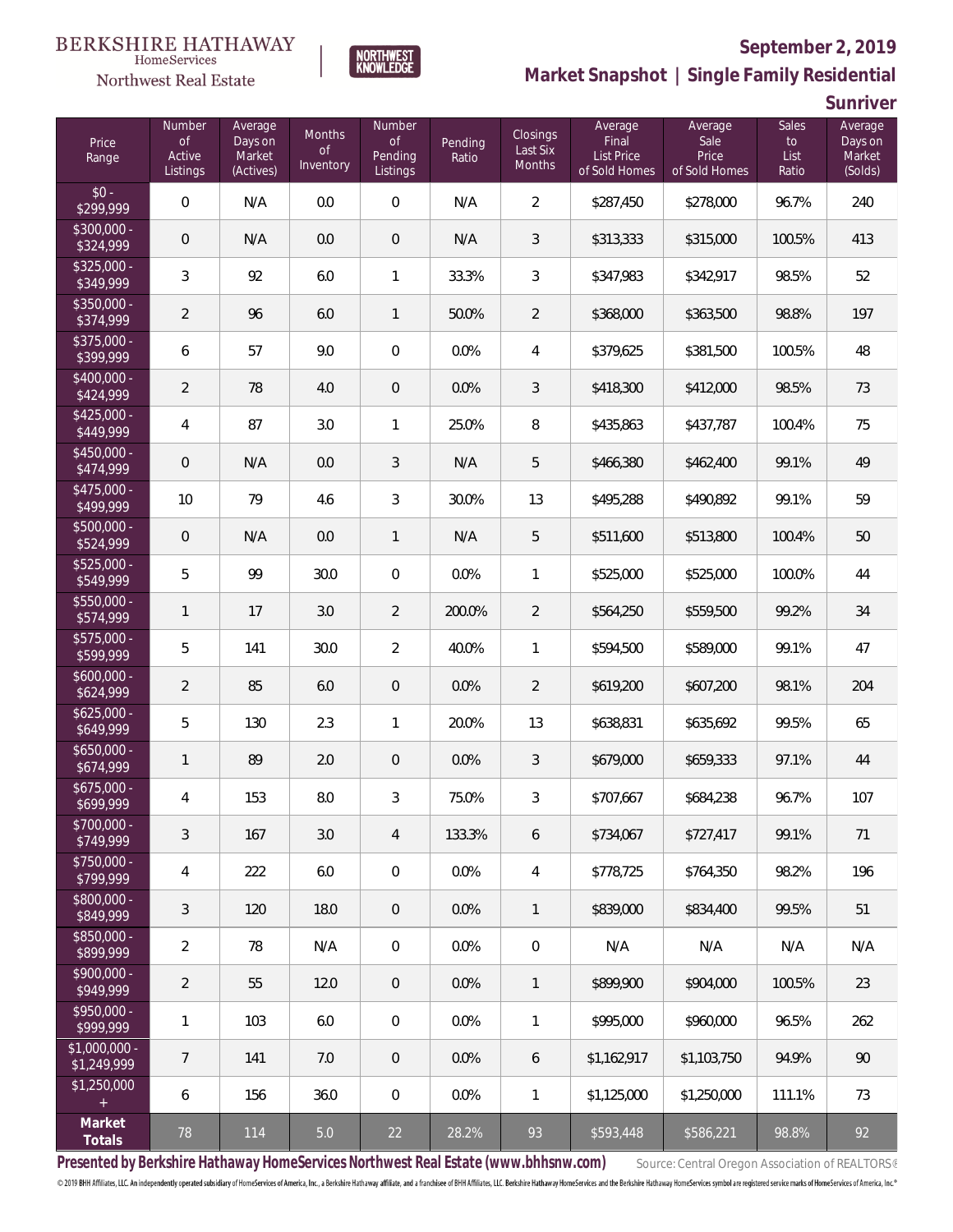

NORTHWEST<br>KNOWLEDGE

Northwest Real Estate

**Market Snapshot | Single Family Residential**

# **Three Rivers South**

| Price<br>Range                | Number<br>of<br>Active<br>Listings | Average<br>Days on<br>Market<br>(Actives) | Months<br>0f<br>Inventory | <b>Number</b><br>of<br>Pending<br>Listings | Pending<br>Ratio | <b>Closings</b><br>Last Six<br>Months | Average<br>Final<br><b>List Price</b><br>of Sold Homes | Average<br>Sale<br>Price<br>of Sold Homes | <b>Sales</b><br>to<br>List<br>Ratio | Average<br>Days on<br>Market<br>(Solds) |
|-------------------------------|------------------------------------|-------------------------------------------|---------------------------|--------------------------------------------|------------------|---------------------------------------|--------------------------------------------------------|-------------------------------------------|-------------------------------------|-----------------------------------------|
| $$0 -$<br>\$99,999            | $\overline{0}$                     | N/A                                       | 0.0                       | $\mathbf 0$                                | N/A              | $\mathbf{1}$                          | \$97,500                                               | \$97,500                                  | 100.0%                              | 67                                      |
| $$100,000 -$<br>\$124,999     | $\overline{2}$                     | 47                                        | 12.0                      | $\overline{0}$                             | 0.0%             | 1                                     | \$119,900                                              | \$100,000                                 | 83.4%                               | 86                                      |
| $$125,000 -$<br>\$149,999     | $\overline{0}$                     | N/A                                       | 0.0                       | $\mathbf{1}$                               | N/A              | 1                                     | \$149,900                                              | \$145,000                                 | 96.7%                               | 36                                      |
| $$150,000 -$<br>\$174,999     | $\mathbf 0$                        | N/A                                       | N/A                       | $\overline{2}$                             | N/A              | $\mathbf{0}$                          | N/A                                                    | N/A                                       | N/A                                 | N/A                                     |
| $$175,000 -$<br>\$199,999     | 3                                  | 103                                       | 18.0                      | $\mathfrak{Z}$                             | 100.0%           | 1                                     | \$189,900                                              | \$194,900                                 | 102.6%                              | 50                                      |
| $$200,000 -$<br>\$224,999     | $\mathbf 0$                        | N/A                                       | 0.0                       | $\mathbf{1}$                               | N/A              | 3                                     | \$223,133                                              | \$215,333                                 | 96.5%                               | 139                                     |
| $$225,000 -$<br>\$249,999     | $\sqrt{4}$                         | 21                                        | 2.7                       | $\mathbf 0$                                | 0.0%             | 9                                     | \$240,333                                              | \$239,244                                 | 99.5%                               | 60                                      |
| $$250,000 -$<br>\$274,999     | 3                                  | 42                                        | 2.6                       | $\mathfrak{Z}$                             | 100.0%           | $\overline{7}$                        | \$270,829                                              | \$265,914                                 | 98.2%                               | 85                                      |
| $$275,000 -$<br>\$299,999     | $\overline{2}$                     | 64                                        | 2.0                       | $\mathbf 0$                                | 0.0%             | 6                                     | \$288,998                                              | \$290,783                                 | 100.6%                              | 79                                      |
| $$300,000 -$<br>\$324,999     | $\mathbf{1}$                       | 147                                       | 0.9                       | $\mathbf 0$                                | 0.0%             | $\overline{7}$                        | \$309,529                                              | \$307,557                                 | 99.4%                               | 55                                      |
| $$325,000 -$<br>\$349,999     | $\sqrt{4}$                         | 46                                        | 4.0                       | $\mathbf{1}$                               | 25.0%            | 6                                     | \$346,050                                              | \$341,400                                 | 98.7%                               | 71                                      |
| $$350,000 -$<br>\$374,999     | 3                                  | 69                                        | 1.5                       | $\mathbf{1}$                               | 33.3%            | 12                                    | \$364,163                                              | \$360,458                                 | 99.0%                               | 78                                      |
| $$375,000 -$<br>\$399,999     | 9                                  | 32                                        | 7.7                       | 5                                          | 55.6%            | $\overline{7}$                        | \$391,485                                              | \$388,142                                 | 99.1%                               | 165                                     |
| $$400,000 -$<br>\$449,999     | $\sqrt{4}$                         | 58                                        | 3.4                       | $\overline{2}$                             | 50.0%            | $\overline{7}$                        | \$428,571                                              | \$425,000                                 | 99.2%                               | 103                                     |
| $$450,000 -$<br>\$499,999     | 12                                 | 104                                       | 8.0                       | 5                                          | 41.7%            | 9                                     | \$480,756                                              | \$473,811                                 | 98.6%                               | 79                                      |
| $$500,000 -$<br>\$549,999     | $\mathbf{1}$                       | 11                                        | 1.2                       | $\overline{2}$                             | 200.0%           | 5                                     | \$552,140                                              | \$519,400                                 | 94.1%                               | 159                                     |
| \$550,000 -<br>\$599,999      | $\mathbf{1}$                       | 171                                       | 2.0                       | $\mathbf{1}$                               | 100.0%           | $\mathfrak{Z}$                        | \$575,983                                              | \$565,983                                 | 98.3%                               | 46                                      |
| $$600,000 -$<br>\$649,999     | 4                                  | 133                                       | 12.0                      | $\overline{2}$                             | 50.0%            | $\overline{2}$                        | \$629,450                                              | \$624,500                                 | 99.2%                               | 107                                     |
| $$650,000 -$<br>\$699,999     | 3                                  | 99                                        | 3.6                       | $\mathbf 0$                                | 0.0%             | 5                                     | \$697,000                                              | \$687,500                                 | 98.6%                               | 89                                      |
| $$700,000 -$<br>\$799,999     | 7                                  | 145                                       | N/A                       | $\mathbf{1}$                               | 14.3%            | $\theta$                              | N/A                                                    | N/A                                       | N/A                                 | N/A                                     |
| \$800,000 -<br>\$899,999      | 5                                  | 200                                       | 10.0                      | $\mathbf 0$                                | 0.0%             | $\mathfrak{Z}$                        | \$886,333                                              | \$864,667                                 | 97.6%                               | 21                                      |
| $$900,000 -$<br>\$999,999     | 6                                  | 167                                       | 18.0                      | $\overline{\phantom{a}}$                   | 16.7%            | $\overline{2}$                        | \$972,000                                              | \$965,000                                 | 99.3%                               | 87                                      |
| $$1,000,000 -$<br>\$1,249,999 | $\overline{4}$                     | 393                                       | 8.0                       | $\overline{2}$                             | 50.0%            | $\mathfrak{Z}$                        | \$1,199,667                                            | \$1,138,667                               | 94.9%                               | 167                                     |
| $$1,250,000 -$<br>\$1,499,999 | 4                                  | 251                                       | 3.4                       | $\mathbf{1}$                               | 25.0%            | 7                                     | \$1,421,286                                            | \$1,397,286                               | 98.3%                               | 182                                     |
| \$1,500,000<br>$\pm$          | $\mathfrak{Z}$                     | 74                                        | N/A                       | $\overline{2}$                             | 66.7%            | $\mathbf 0$                           | N/A                                                    | N/A                                       | N/A                                 | N/A                                     |
| Market<br>Totals              | 85                                 | 116                                       | 4.8                       | 36                                         | 42.4%            | 107                                   | \$496,104                                              | \$487,180                                 | 98.2%                               | 95                                      |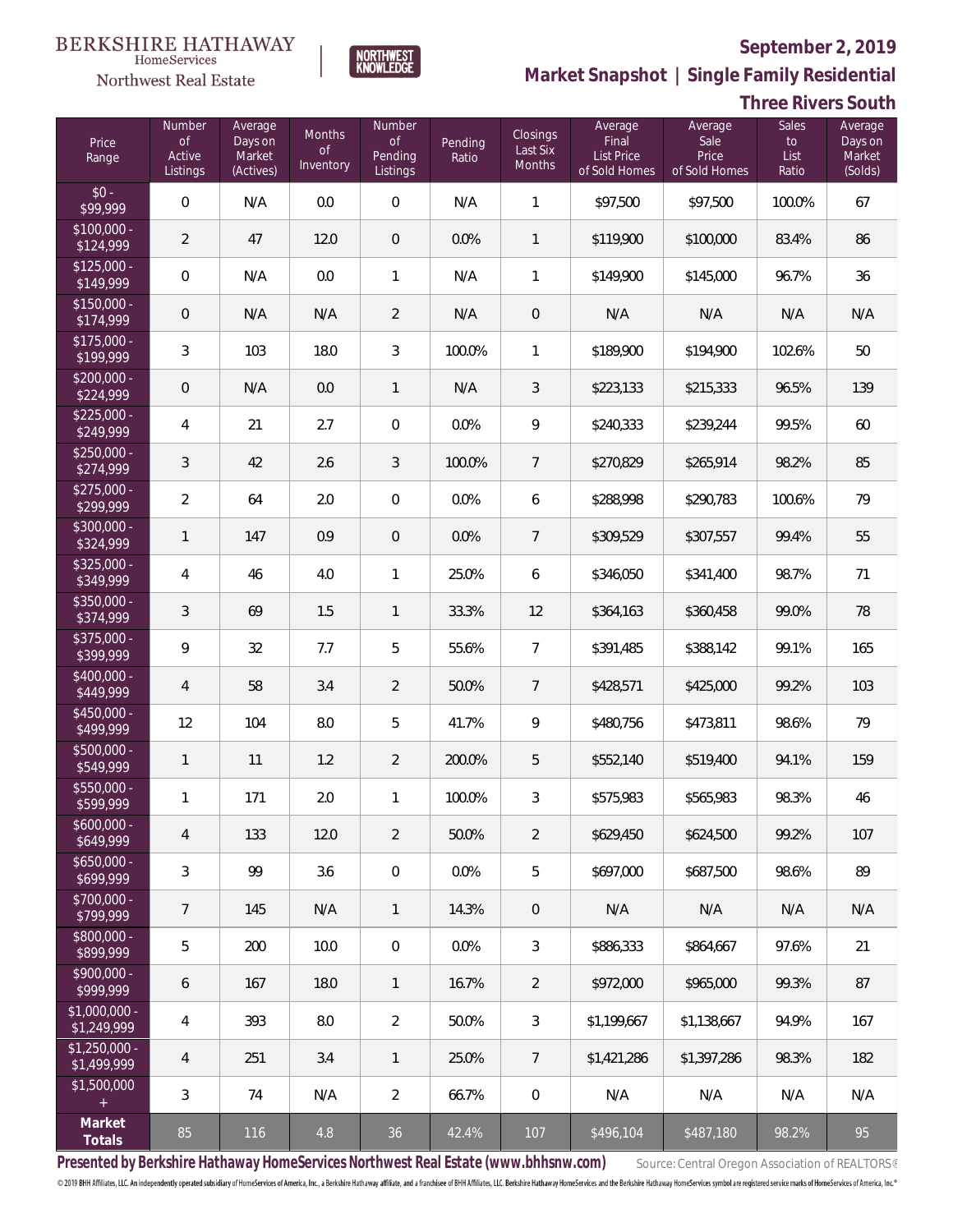### BERKSHIRE HATHAWAY HomeServices





**Market Snapshot | Single Family Residential**

**La Pine**

**September 2, 2019**

| Price<br>Range            | Number<br><b>of</b><br>Active<br>Listings | Average<br>Days on<br>Market<br>(Actives) | <b>Months</b><br><b>of</b><br>Inventory | Number<br><b>of</b><br>Pending<br>Listings | Pending<br>Ratio | Closings<br>Last Six<br>Months | Average<br>Final<br><b>List Price</b><br>of Sold Homes | Average<br>Sale<br>Price<br>of Sold Homes | <b>Sales</b><br>to<br>List<br>Ratio | Average<br>Days on<br>Market<br>(Solds) |
|---------------------------|-------------------------------------------|-------------------------------------------|-----------------------------------------|--------------------------------------------|------------------|--------------------------------|--------------------------------------------------------|-------------------------------------------|-------------------------------------|-----------------------------------------|
| $$0 -$<br>\$99,999        | $\mathbf{1}$                              | 157                                       | 0.6                                     | $\mathbf{1}$                               | 100.0%           | 10                             | \$86,179                                               | \$76,065                                  | 88.3%                               | 126                                     |
| $$100,000 -$<br>\$124,999 | $\overline{4}$                            | 75                                        | 4.0                                     | $\,0\,$                                    | 0.0%             | 6                              | \$120,967                                              | \$111,733                                 | 92.4%                               | 76                                      |
| $$125,000 -$<br>\$149,999 | 6                                         | 72                                        | 5.1                                     | $\sqrt{3}$                                 | 50.0%            | $\overline{7}$                 | \$147,071                                              | \$139,973                                 | 95.2%                               | 133                                     |
| $$150,000 -$<br>\$174,999 | $\mathfrak{Z}$                            | 103                                       | 4.5                                     | 4                                          | 133.3%           | 4                              | \$158,200                                              | \$158,509                                 | 100.2%                              | 109                                     |
| $$175,000 -$<br>\$199,999 | $\, 8$                                    | 60                                        | 5.3                                     | 5                                          | 62.5%            | 9                              | \$192,799                                              | \$186,544                                 | 96.8%                               | 104                                     |
| $$200,000 -$<br>\$224,999 | $\mathsf{Q}$                              | 50                                        | 2.6                                     | 10                                         | 111.1%           | 21                             | \$210,509                                              | \$211,057                                 | 100.3%                              | 81                                      |
| $$225,000 -$<br>\$249,999 | 14                                        | 43                                        | 3.0                                     | 13                                         | 92.9%            | 28                             | \$237,225                                              | \$235,649                                 | 99.3%                               | 98                                      |
| $$250,000 -$<br>\$274,999 | 19                                        | 54                                        | 5.7                                     | $\overline{2}$                             | 10.5%            | 20                             | \$264,844                                              | \$262,299                                 | 99.0%                               | 133                                     |
| $$275,000 -$<br>\$299,999 | 20                                        | 82                                        | 6.3                                     | 8                                          | 40.0%            | 19                             | \$288,484                                              | \$283,784                                 | 98.4%                               | 119                                     |
| \$300,000 -<br>\$324,999  | 17                                        | 69                                        | 6.0                                     | $\overline{2}$                             | 11.8%            | 17                             | \$312,724                                              | \$309,829                                 | 99.1%                               | 88                                      |
| $$325,000 -$<br>\$349,999 | 8                                         | 48                                        | 5.3                                     | 3                                          | 37.5%            | 9                              | \$339,667                                              | \$339,989                                 | 100.1%                              | 180                                     |
| \$350,000 -<br>\$374,999  | 10                                        | 124                                       | 10.0                                    | 3                                          | 30.0%            | 6                              | \$374,333                                              | \$363,633                                 | 97.1%                               | 150                                     |
| \$375,000 -<br>\$399,999  | 9                                         | 54                                        | 6.0                                     | 3                                          | 33.3%            | 9                              | \$383,333                                              | \$384,543                                 | 100.3%                              | 132                                     |
| $$400,000 -$<br>\$424,999 | 5                                         | 59                                        | 7.5                                     | $\mathbf 0$                                | 0.0%             | $\overline{4}$                 | \$430,725                                              | \$415,250                                 | 96.4%                               | 151                                     |
| $$425,000 -$<br>\$449,999 | 12                                        | 122                                       | 36.0                                    | 1                                          | 8.3%             | $\overline{2}$                 | \$430,000                                              | \$432,500                                 | 100.6%                              | 36                                      |
| \$450,000 -<br>\$474,999  | $\overline{2}$                            | 86                                        | 12.0                                    | $\overline{0}$                             | 0.0%             | 1                              | \$475,000                                              | \$470,000                                 | 98.9%                               | 58                                      |
| $$475,000 -$<br>\$499,999 | 4                                         | 185                                       | 12.0                                    | $\mathbf 0$                                | 0.0%             | $\overline{2}$                 | \$504,950                                              | \$492,450                                 | 97.5%                               | 105                                     |
| $$500,000 -$<br>\$549,999 | $\overline{4}$                            | 107                                       | 24.0                                    | $\mathbf{1}$                               | 25.0%            | $\mathbf{1}$                   | \$525,000                                              | \$500,000                                 | 95.2%                               | 165                                     |
| $$550,000 -$<br>\$599,999 | 5                                         | 141                                       | 30.0                                    | 0                                          | 0.0%             | $\mathbf{1}$                   | \$579,500                                              | \$579,500                                 | 100.0%                              | 29                                      |
| $$600,000 -$<br>\$649,999 | $\overline{2}$                            | 466                                       | N/A                                     | $\mathbf 0$                                | 0.0%             | $\overline{0}$                 | N/A                                                    | N/A                                       | N/A                                 | N/A                                     |
| $$650,000 -$<br>\$699,999 | $\mathbf{1}$                              | 67                                        | N/A                                     | 0                                          | 0.0%             | $\mathbf 0$                    | N/A                                                    | N/A                                       | N/A                                 | N/A                                     |
| $$700,000 -$<br>\$799,999 | $\mathbf{1}$                              | 376                                       | N/A                                     | $\mathbf 0$                                | 0.0%             | $\overline{0}$                 | N/A                                                    | N/A                                       | N/A                                 | N/A                                     |
| $$800,000 -$<br>\$899,999 | $\mathbf{1}$                              | 513                                       | 6.0                                     | 0                                          | 0.0%             | $\mathbf{1}$                   | \$839,000                                              | \$819,000                                 | 97.6%                               | 107                                     |
| $$900,000 -$<br>\$999,999 | 1                                         | 217                                       | N/A                                     | $\theta$                                   | 0.0%             | $\overline{0}$                 | N/A                                                    | N/A                                       | N/A                                 | N/A                                     |
| \$1,000,000<br>$\pm$      | $\mathbf{1}$                              | 56                                        | N/A                                     | 0                                          | 0.0%             | $\mathbf 0$                    | N/A                                                    | N/A                                       | N/A                                 | N/A                                     |
| Market<br>Totals          | 167                                       | 88                                        | 5.7                                     | 59                                         | 35.3%            | 177                            | \$265,010                                              | \$261,249                                 | 98.6%                               | 112                                     |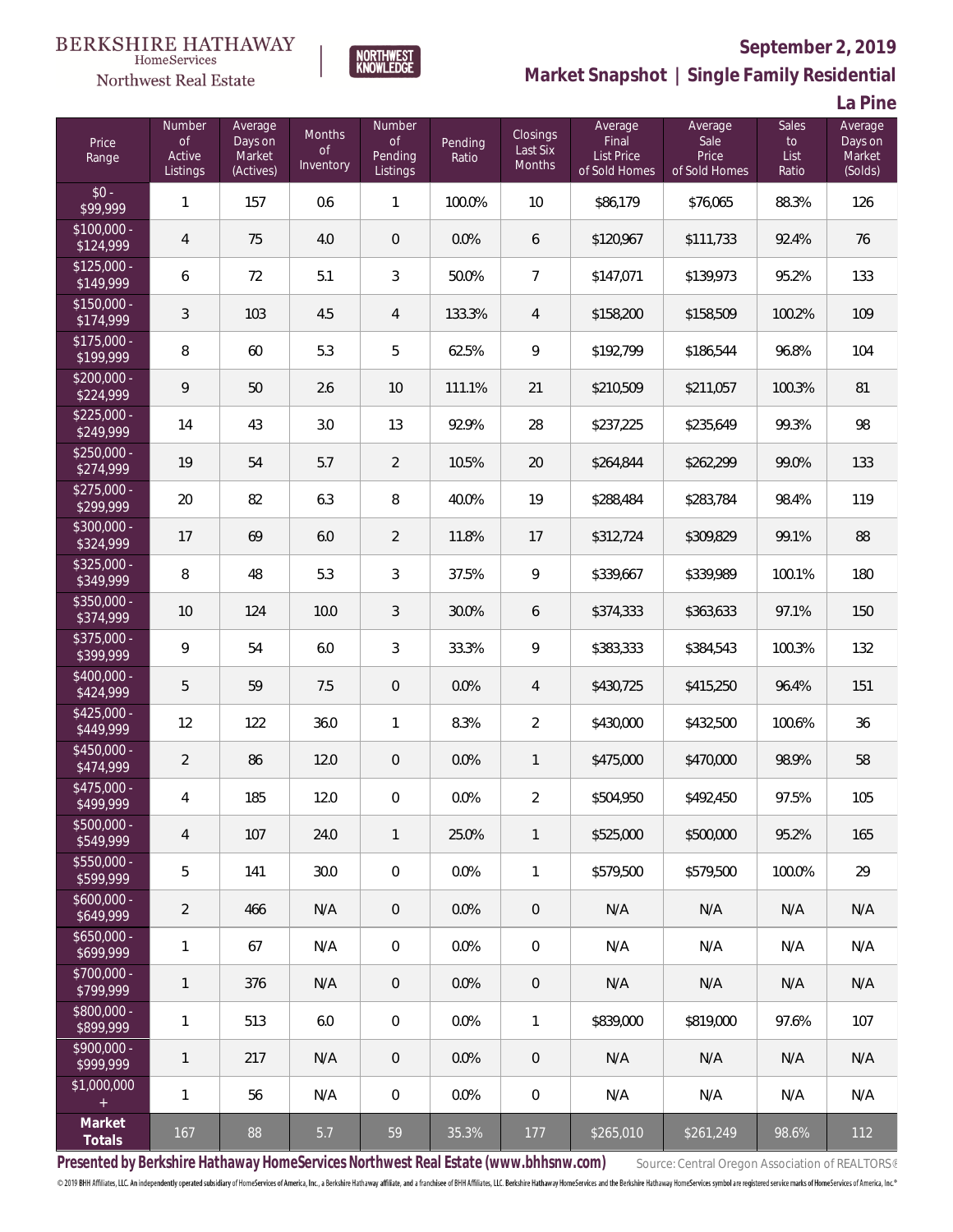

**Market Snapshot | Single Family Residential**

### **Jefferson County**

| Price<br>Range                | Number<br><b>of</b><br>Active<br>Listings | Average<br>Days on<br>Market<br>(Actives) | Months<br><b>of</b><br>Inventory | <b>Number</b><br>of<br>Pending<br>Listings | Pending<br>Ratio | Closings<br>Last Six<br>Months | Average<br>Final<br><b>List Price</b><br>of Sold Homes | Average<br>Sale<br>Price<br>of Sold Homes | <b>Sales</b><br>to<br>List<br>Ratio | Average<br>Days on<br>Market<br>(Solds) |
|-------------------------------|-------------------------------------------|-------------------------------------------|----------------------------------|--------------------------------------------|------------------|--------------------------------|--------------------------------------------------------|-------------------------------------------|-------------------------------------|-----------------------------------------|
| $$0 -$<br>\$99,999            | $\overline{0}$                            | N/A                                       | 0.0                              | $\mathbf{1}$                               | N/A              | $\mathbf{1}$                   | \$79,900                                               | \$77,500                                  | 97.0%                               | 196                                     |
| $$100,000 -$<br>\$124,999     | $\mathbf{1}$                              | 5                                         | 6.0                              | $\mathbf{1}$                               | 100.0%           | $\mathbf{1}$                   | \$124,900                                              | \$115,000                                 | 92.1%                               | 84                                      |
| $$125,000 -$<br>\$149,999     | $\overline{4}$                            | 227                                       | 2.7                              | $\mathbf{0}$                               | 0.0%             | 9                              | \$144,683                                              | \$133,083                                 | 92.0%                               | 150                                     |
| $$150,000 -$<br>\$174,999     | 6                                         | 183                                       | 2.4                              | 5                                          | 83.3%            | 15                             | \$163,980                                              | \$162,100                                 | 98.9%                               | 111                                     |
| $$175,000 -$<br>\$199,999     | 10                                        | 78                                        | 4.3                              | 5                                          | 50.0%            | 14                             | \$188,486                                              | \$189,629                                 | 100.6%                              | 100                                     |
| $$200,000 -$<br>\$224,999     | 5                                         | 102                                       | 2.0                              | $\mathbf{1}$                               | 20.0%            | 15                             | \$215,599                                              | \$213,353                                 | 99.0%                               | 69                                      |
| $$225,000 -$<br>\$249,999     | 27                                        | 107                                       | 6.2                              | 4                                          | 14.8%            | 26                             | \$242,508                                              | \$237,643                                 | 98.0%                               | 117                                     |
| $$250,000 -$<br>\$274,999     | 14                                        | 90                                        | 3.2                              | $\mathfrak{Z}$                             | 21.4%            | 26                             | \$262,121                                              | \$261,657                                 | 99.8%                               | 167                                     |
| $$275,000 -$<br>\$299,999     | 8                                         | 91                                        | 8.0                              | $\mathfrak{Z}$                             | 37.5%            | 6                              | \$284,633                                              | \$285,953                                 | 100.5%                              | 70                                      |
| $$300,000 -$<br>\$324,999     | $\overline{4}$                            | 66                                        | 4.0                              | $\overline{0}$                             | 0.0%             | 6                              | \$316,400                                              | \$311,267                                 | 98.4%                               | 122                                     |
| $$325,000 -$<br>\$349,999     | 6                                         | 208                                       | 12.0                             | $\mathbf{1}$                               | 16.7%            | 3                              | \$332,967                                              | \$326,667                                 | 98.1%                               | 161                                     |
| $$350,000 -$<br>\$374,999     | $\overline{4}$                            | 196                                       | N/A                              | $\overline{2}$                             | 50.0%            | $\mathbf 0$                    | N/A                                                    | N/A                                       | N/A                                 | N/A                                     |
| \$375,000 -<br>\$399,999      | 11                                        | 121                                       | 33.0                             | $\mathbf{1}$                               | 9.1%             | $\overline{2}$                 | \$410,500                                              | \$390,000                                 | 95.0%                               | 210                                     |
| \$400,000 -<br>\$424,999      | $\overline{2}$                            | 71                                        | 6.0                              | $\overline{0}$                             | 0.0%             | $\overline{2}$                 | \$427,000                                              | \$405,000                                 | 94.8%                               | 192                                     |
| $$425,000 -$<br>\$449,999     | $\mathfrak{Z}$                            | 82                                        | N/A                              | $\overline{0}$                             | 0.0%             | $\overline{0}$                 | N/A                                                    | N/A                                       | N/A                                 | N/A                                     |
| \$450,000 -<br>\$474,999      | $\mathbf 0$                               | N/A                                       | 0.0                              | $\overline{0}$                             | N/A              | 3                              | \$473,000                                              | \$453,000                                 | 95.8%                               | 145                                     |
| \$475,000 -<br>\$499,999      | 5                                         | 146                                       | N/A                              | $\,0\,$                                    | 0.0%             | $\mathbf 0$                    | N/A                                                    | N/A                                       | N/A                                 | N/A                                     |
| \$500,000 -<br>\$599,999      | $\overline{2}$                            | 145                                       | 3.0                              | $\mathbf{1}$                               | 50.0%            | $\overline{4}$                 | \$546,198                                              | \$538,750                                 | 98.6%                               | 272                                     |
| $$600,000 -$<br>\$699,999     | 5                                         | 81                                        | 30.0                             | $\mathbf 0$                                | 0.0%             | $\mathbf{1}$                   | \$660,000                                              | \$642,500                                 | 97.3%                               | 49                                      |
| \$700,000 -<br>\$799,999      | $\mathbf{1}$                              | 129                                       | N/A                              | $\theta$                                   | 0.0%             | $\mathbf 0$                    | N/A                                                    | N/A                                       | N/A                                 | N/A                                     |
| \$800,000 -<br>\$899,999      | $\mathbf{1}$                              | 52                                        | N/A                              | 0                                          | 0.0%             | $\mathbf 0$                    | N/A                                                    | N/A                                       | N/A                                 | N/A                                     |
| \$900,000 -<br>\$999,999      | $\mathsf{O}\xspace$                       | N/A                                       | N/A                              | $\theta$                                   | N/A              | $\mathbf 0$                    | N/A                                                    | N/A                                       | N/A                                 | N/A                                     |
| $$1,000,000 -$<br>\$1,249,999 | $\mathbf{1}$                              | 532                                       | N/A                              | 0                                          | 0.0%             | $\mathbf 0$                    | N/A                                                    | N/A                                       | N/A                                 | N/A                                     |
| $$1,250,000 -$<br>\$1,499,999 | $\overline{2}$                            | 315                                       | N/A                              | $\mathbf{1}$                               | 50.0%            | $\mathbf{0}$                   | N/A                                                    | N/A                                       | N/A                                 | N/A                                     |
| \$1,500,000<br>$\pm$          | $\overline{2}$                            | 224                                       | N/A                              | 1                                          | 50.0%            | $\mathbf 0$                    | N/A                                                    | N/A                                       | N/A                                 | N/A                                     |
| Market<br>Totals              | 124                                       | 124                                       | 5.6                              | 30                                         | 24.2%            | 134                            | \$250,027                                              | \$246,033                                 | 98.4%                               | 128                                     |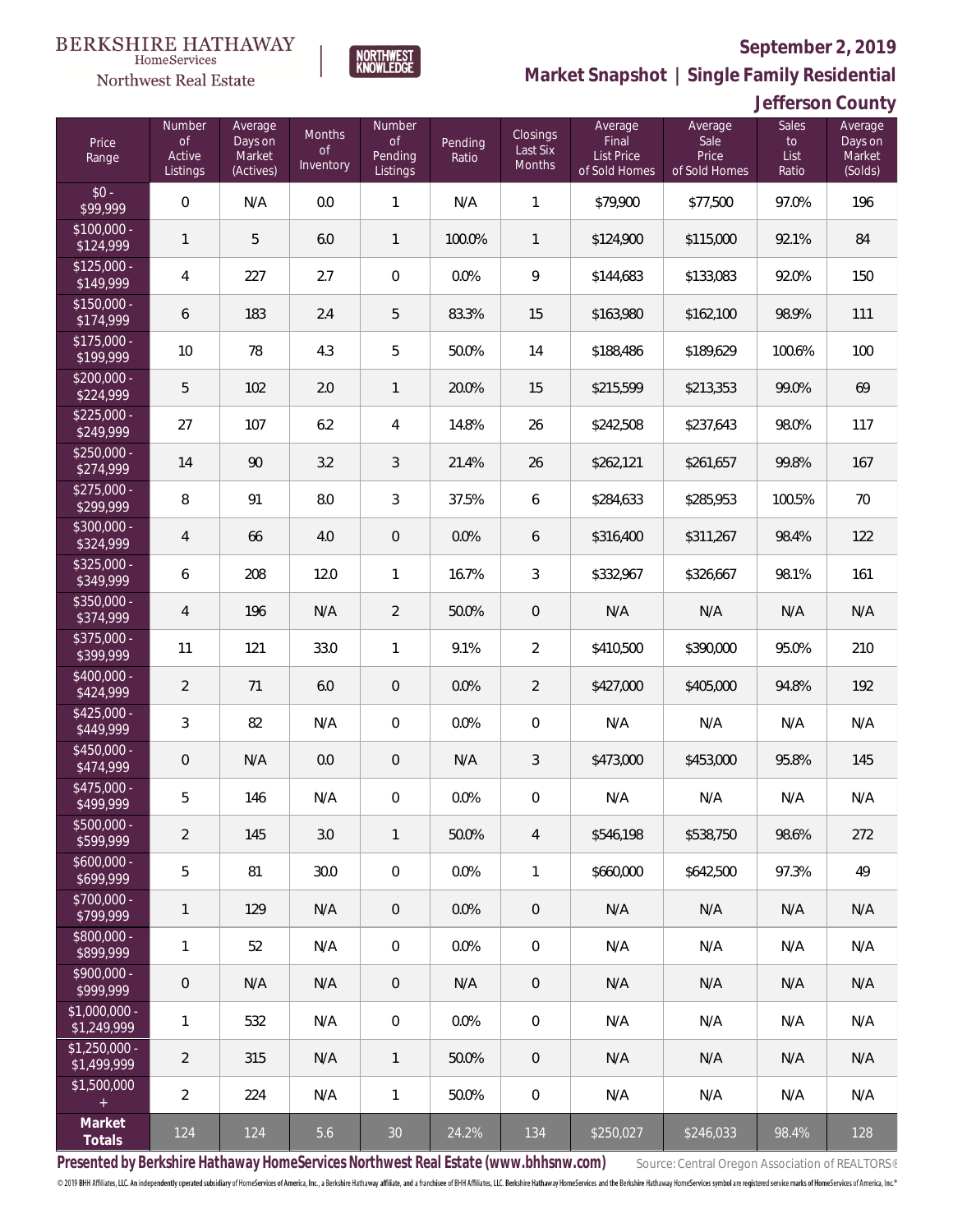

**NORTHWEST**<br>KNOWLEDGE

Northwest Real Estate

**Market Snapshot | Single Family Residential**

| Crook County |  |
|--------------|--|
|              |  |

| Price<br>Range                | Number<br>$\mathsf{of}$<br>Active<br>Listings | Average<br>Days on<br>Market<br>(Actives) | Months<br><b>of</b><br>Inventory | Number<br>$\mathsf{of}$<br>Pending<br>Listings | Pending<br>Ratio | Closings<br>Last Six<br>Months | Average<br>Final<br>List Price<br>of Sold Homes | Average<br>Sale<br>Price<br>of Sold Homes | <b>Sales</b><br>$\mathsf{to}$<br>List<br>Ratio | Average<br>Days on<br>Market<br>(Solds) |
|-------------------------------|-----------------------------------------------|-------------------------------------------|----------------------------------|------------------------------------------------|------------------|--------------------------------|-------------------------------------------------|-------------------------------------------|------------------------------------------------|-----------------------------------------|
| $$0 -$<br>\$124,999           | 3                                             | 58                                        | 3.6                              | 1                                              | 33.3%            | 5                              | \$111,980                                       | \$102,200                                 | 91.3%                                          | 63                                      |
| $$125,000 -$<br>\$149,999     | 3                                             | 146                                       | 3.0                              | $\mathbf 0$                                    | 0.0%             | 6                              | \$139,633                                       | \$136,404                                 | 97.7%                                          | 80                                      |
| $$150,000 -$<br>\$174,999     | $\mathbf{1}$                                  | 138                                       | 0.7                              | 4                                              | 400.0%           | 9                              | \$164,528                                       | \$160,245                                 | 97.4%                                          | 150                                     |
| $$175,000 -$<br>\$199,999     | 5                                             | 19                                        | 3.0                              | 6                                              | 120.0%           | 10                             | \$195,570                                       | \$190,671                                 | 97.5%                                          | 128                                     |
| $$200,000 -$<br>\$224,999     | $\sqrt{4}$                                    | 67                                        | 0.8                              | 10                                             | 250.0%           | 31                             | \$216,952                                       | \$212,481                                 | 97.9%                                          | 89                                      |
| $$225,000 -$<br>\$249,999     | 15                                            | 109                                       | 2.9                              | 10                                             | 66.7%            | 31                             | \$241,503                                       | \$237,710                                 | 98.4%                                          | 96                                      |
| $$250,000 -$<br>\$274,999     | 25                                            | 109                                       | 4.7                              | 4                                              | 16.0%            | 32                             | \$259,384                                       | \$259,491                                 | 100.0%                                         | 123                                     |
| $$275,000 -$<br>\$299,999     | 19                                            | 61                                        | 4.1                              | $\overline{7}$                                 | 36.8%            | 28                             | \$288,839                                       | \$285,704                                 | 98.9%                                          | 98                                      |
| \$300,000 -<br>\$324,999      | 11                                            | 74                                        | 4.1                              | 3                                              | 27.3%            | 16                             | \$314,313                                       | \$312,419                                 | 99.4%                                          | 131                                     |
| $$325,000 -$<br>\$349,999     | 14                                            | 85                                        | 8.4                              | $\sqrt{3}$                                     | 21.4%            | 10                             | \$343,275                                       | \$336,815                                 | 98.1%                                          | 102                                     |
| \$350,000 -<br>\$374,999      | 14                                            | 109                                       | 7.6                              | $\mathbf 0$                                    | 0.0%             | 11                             | \$362,905                                       | \$358,055                                 | 98.7%                                          | 81                                      |
| \$375,000 -<br>\$399,999      | 17                                            | 137                                       | 10.2                             | 6                                              | 35.3%            | 10                             | \$390,860                                       | \$386,480                                 | 98.9%                                          | 169                                     |
| \$400,000 -<br>\$424,999      | $\overline{7}$                                | 184                                       | 7.0                              | 1                                              | 14.3%            | 6                              | \$444,817                                       | \$412,667                                 | 92.8%                                          | 191                                     |
| $$425,000 -$<br>\$449,999     | 13                                            | 177                                       | 9.8                              | $\mathbf{1}$                                   | 7.7%             | 8                              | \$448,325                                       | \$432,687                                 | 96.5%                                          | 116                                     |
| \$450,000 -<br>\$474,999      | $\overline{2}$                                | 71                                        | 2.4                              | 1                                              | 50.0%            | 5                              | \$466,480                                       | \$460,800                                 | 98.8%                                          | 132                                     |
| $$475,000 -$<br>\$499,999     | $\, 8$                                        | 100                                       | 12.0                             | $\overline{4}$                                 | 50.0%            | $\overline{4}$                 | \$499,975                                       | \$492,600                                 | 98.5%                                          | 78                                      |
| $$500,000 -$<br>\$549,999     | $\overline{7}$                                | 97                                        | $6.0\,$                          | 1                                              | 14.3%            | $\overline{7}$                 | \$527,286                                       | \$520,000                                 | 98.6%                                          | 264                                     |
| $$550,000 -$<br>\$599,999     | 13                                            | 183                                       | 39.0                             | 1                                              | 7.7%             | $\overline{2}$                 | \$594,000                                       | \$574,500                                 | 96.7%                                          | 83                                      |
| $$600,000 -$<br>\$699,999     | 21                                            | 116                                       | 10.5                             | 2                                              | 9.5%             | 12                             | \$664,392                                       | \$650,408                                 | 97.9%                                          | 132                                     |
| $$700,000 -$<br>\$799,999     | 12                                            | 156                                       | 12.0                             | 1                                              | 8.3%             | 6                              | \$767,317                                       | \$743,167                                 | 96.9%                                          | 142                                     |
| $$800,000 -$<br>\$899,999     | 8                                             | 168                                       | 8.0                              | 1                                              | 12.5%            | 6                              | \$852,483                                       | \$842,753                                 | 98.9%                                          | 107                                     |
| $$900,000 -$<br>\$999,999     | 3                                             | 178                                       | 18.0                             | 0                                              | 0.0%             | 1                              | \$949,000                                       | \$900,000                                 | 94.8%                                          | 41                                      |
| $$1,000,000 -$<br>\$1,249,999 | 3                                             | 139                                       | 9.0                              | $\mathbf 0$                                    | 0.0%             | 2                              | \$1,112,000                                     | \$1,083,500                               | 97.4%                                          | 160                                     |
| $$1,250,000 -$<br>\$1,499,999 | 8                                             | 297                                       | 24.0                             | 0                                              | 0.0%             | $\overline{2}$                 | \$1,332,500                                     | \$1,290,000                               | 96.8%                                          | 507                                     |
| \$1,500,000<br>$^{+}$         | $\overline{7}$                                | 310                                       | N/A                              | $\mathbf 0$                                    | 0.0%             | $\mathbf 0$                    | N/A                                             | N/A                                       | N/A                                            | N/A                                     |
| Market<br>Totals              | 243                                           | 128                                       | 5.6                              | 67                                             | 27.6%            | 260                            | \$349,202                                       | \$342,601                                 | 98.1%                                          | 119                                     |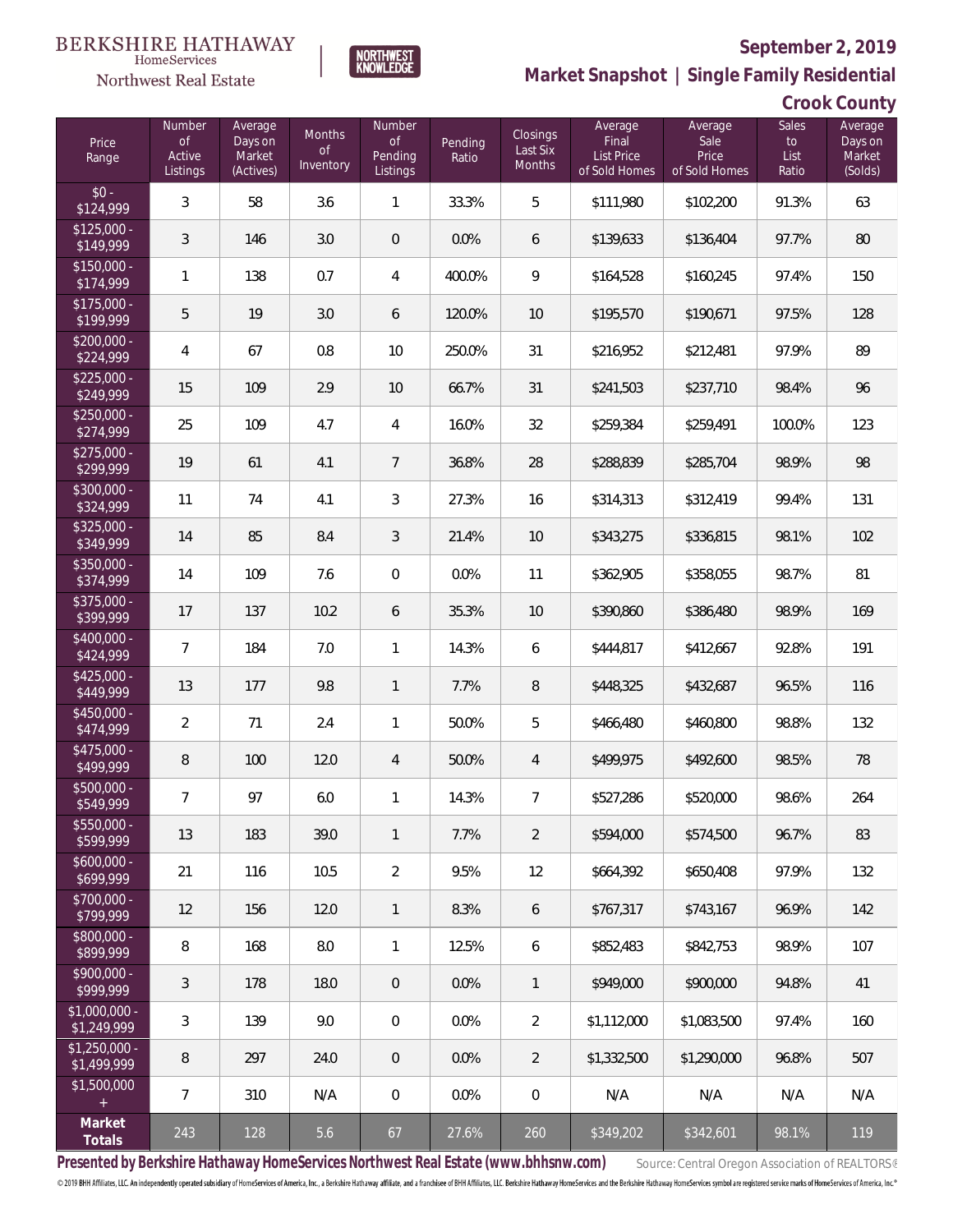

**Market Snapshot | Single Family Residential**

# **BERKSHIRE HATHAWAY** Northwest Real Estate

 $\label{lem:sevices} \textsc{Home} \textsc{Service} \textsc{s}$ 

**Crooked River Ranch**

| Price<br>Range                                | Number<br><b>of</b><br>Active<br>Listings | Average<br>Days on<br>Market<br>(Actives) | Months<br><b>of</b><br>Inventory | Number<br>$\mathop{\rm of}$<br>Pending<br>Listings | Pending<br>Ratio | Closings<br>Last Six<br><b>Months</b> | Average<br>Final<br><b>List Price</b><br>of Sold Homes | Average<br>Sale<br>Price<br>of Sold Homes | <b>Sales</b><br>to<br>List<br>Ratio | Average<br>Days on<br>Market<br>(Solds) |
|-----------------------------------------------|-------------------------------------------|-------------------------------------------|----------------------------------|----------------------------------------------------|------------------|---------------------------------------|--------------------------------------------------------|-------------------------------------------|-------------------------------------|-----------------------------------------|
| $$0 -$<br>\$99,999                            | $\mathbf 0$                               | N/A                                       | N/A                              | $\boldsymbol{0}$                                   | N/A              | $\overline{0}$                        | N/A                                                    | N/A                                       | N/A                                 | N/A                                     |
| $$100,000 -$<br>\$124,999                     | $\theta$                                  | N/A                                       | N/A                              | $\overline{0}$                                     | N/A              | $\overline{0}$                        | N/A                                                    | N/A                                       | N/A                                 | N/A                                     |
| $$125,000 -$<br>\$149,999                     | $\overline{2}$                            | 90                                        | 12.0                             | $\overline{2}$                                     | 100.0%           | 1                                     | \$149,900                                              | \$149,500                                 | 99.7%                               | 64                                      |
| $$150,000 -$<br>\$174,999                     | $\mathbf{1}$                              | 11                                        | 6.0                              | $\overline{0}$                                     | 0.0%             | $\mathbf{1}$                          | \$155,000                                              | \$155,000                                 | 100.0%                              | 13                                      |
| $$175,000 -$<br>\$199,999                     | $\overline{2}$                            | 176                                       | 12.0                             | 0                                                  | 0.0%             | 1                                     | \$195,000                                              | \$195,000                                 | 100.0%                              | 36                                      |
| $$200,000 -$<br>\$224,999                     | 1                                         | 103                                       | 3.0                              | $\overline{0}$                                     | 0.0%             | 2                                     | \$207,400                                              | \$211,200                                 | 101.8%                              | 88                                      |
| $$225,000 -$<br>\$249,999                     | 5                                         | 107                                       | 3.0                              | 4                                                  | 80.0%            | 10                                    | \$233,710                                              | \$234,980                                 | 100.5%                              | 131                                     |
| $$250,000 -$<br>\$274,999                     | 12                                        | 62                                        | 6.5                              | 4                                                  | 33.3%            | 11                                    | \$263,809                                              | \$260,764                                 | 98.8%                               | 97                                      |
| $$275,000 -$<br>\$299,999                     | $\overline{4}$                            | 98                                        | 4.8                              | 4                                                  | 100.0%           | 5                                     | \$290,460                                              | \$292,780                                 | 100.8%                              | 61                                      |
| $$300,000 -$<br>\$324,999                     | $\mathfrak{Z}$                            | 141                                       | 2.6                              | $\overline{0}$                                     | 0.0%             | $\overline{7}$                        | \$316,400                                              | \$313,414                                 | 99.1%                               | 86                                      |
| $$325,000 -$<br>\$349,999                     | $\mathfrak{Z}$                            | 38                                        | 2.6                              | $\mathfrak{Z}$                                     | 100.0%           | $\overline{7}$                        | \$335,957                                              | \$334,829                                 | 99.7%                               | 93                                      |
| \$350,000 -<br>\$374,999                      | $\overline{4}$                            | 107                                       | 6.0                              | $\mathbf{1}$                                       | 25.0%            | 4                                     | \$357,925                                              | \$358,725                                 | 100.2%                              | 62                                      |
| \$375,000 -<br>\$399,999                      | 6                                         | 48                                        | 18.0                             | $\overline{2}$                                     | 33.3%            | $\overline{2}$                        | \$389,900                                              | \$385,950                                 | 99.0%                               | 129                                     |
| \$400,000 -<br>\$424,999                      | $\mathfrak{Z}$                            | 141                                       | 6.0                              | $\theta$                                           | 0.0%             | 3                                     | \$428,267                                              | \$411,667                                 | 96.1%                               | 152                                     |
| $$425,000 -$<br>\$449,999                     | $\mathfrak{Z}$                            | 102                                       | 18.0                             | $\mathfrak{Z}$                                     | 100.0%           | 1                                     | \$439,900                                              | \$428,000                                 | 97.3%                               | 49                                      |
| $$450,000 -$<br>\$474,999                     | $\mathbf{1}$                              | 68                                        | 1.5                              | $\theta$                                           | 0.0%             | 4                                     | \$473,500                                              | \$463,800                                 | 98.0%                               | 64                                      |
| $$475,000 -$<br>\$499,999                     | $\overline{2}$                            | 115                                       | 12.0                             | $\mathbf 0$                                        | 0.0%             | 1                                     | \$499,900                                              | \$499,000                                 | 99.8%                               | 91                                      |
| \$500,000 -<br>\$524,999                      | $\mathbf 0$                               | N/A                                       | N/A                              | $\theta$                                           | N/A              | $\overline{0}$                        | N/A                                                    | N/A                                       | N/A                                 | N/A                                     |
| \$525,000 -<br>\$549,999                      | $\overline{2}$                            | 64                                        | N/A                              | $\overline{0}$                                     | 0.0%             | $\mathbf 0$                           | N/A                                                    | N/A                                       | N/A                                 | N/A                                     |
| $$550,000 -$<br>\$574,999                     | $\theta$                                  | N/A                                       | 0.0                              | $\theta$                                           | N/A              | $\mathbf{1}$                          | \$579,000                                              | \$560,000                                 | 96.7%                               | 90                                      |
| $$575,000 -$<br>\$599,999                     | 3                                         | 80                                        | 18.0                             | 0                                                  | 0.0%             | $\mathbf{1}$                          | \$599,000                                              | \$592,500                                 | 98.9%                               | 160                                     |
| $$600,000 -$<br>\$624,999                     | $\theta$                                  | N/A                                       | N/A                              | $\theta$                                           | N/A              | $\mathbf{0}$                          | N/A                                                    | N/A                                       | N/A                                 | N/A                                     |
| $$625,000 -$<br>\$649,999                     | $\mathbf{1}$                              | 41                                        | N/A                              | 0                                                  | 0.0%             | $\mathbf 0$                           | N/A                                                    | N/A                                       | N/A                                 | N/A                                     |
| $$650,000 -$<br>\$699,999                     | $\theta$                                  | N/A                                       | 0.0                              | $\theta$                                           | N/A              | $\mathbf{1}$                          | \$699,000                                              | \$699,000                                 | 100.0%                              | 460                                     |
| \$700,000<br>$\begin{array}{c} + \end{array}$ | $\overline{2}$                            | 152                                       | N/A                              | 0                                                  | 0.0%             | $\mathbf 0$                           | N/A                                                    | N/A                                       | N/A                                 | N/A                                     |
| Market<br>Totals                              | 60                                        | 88                                        | 5.7                              | 23                                                 | 38.3%            | 63                                    | \$323,486                                              | \$320,908                                 | 99.2%                               | 100                                     |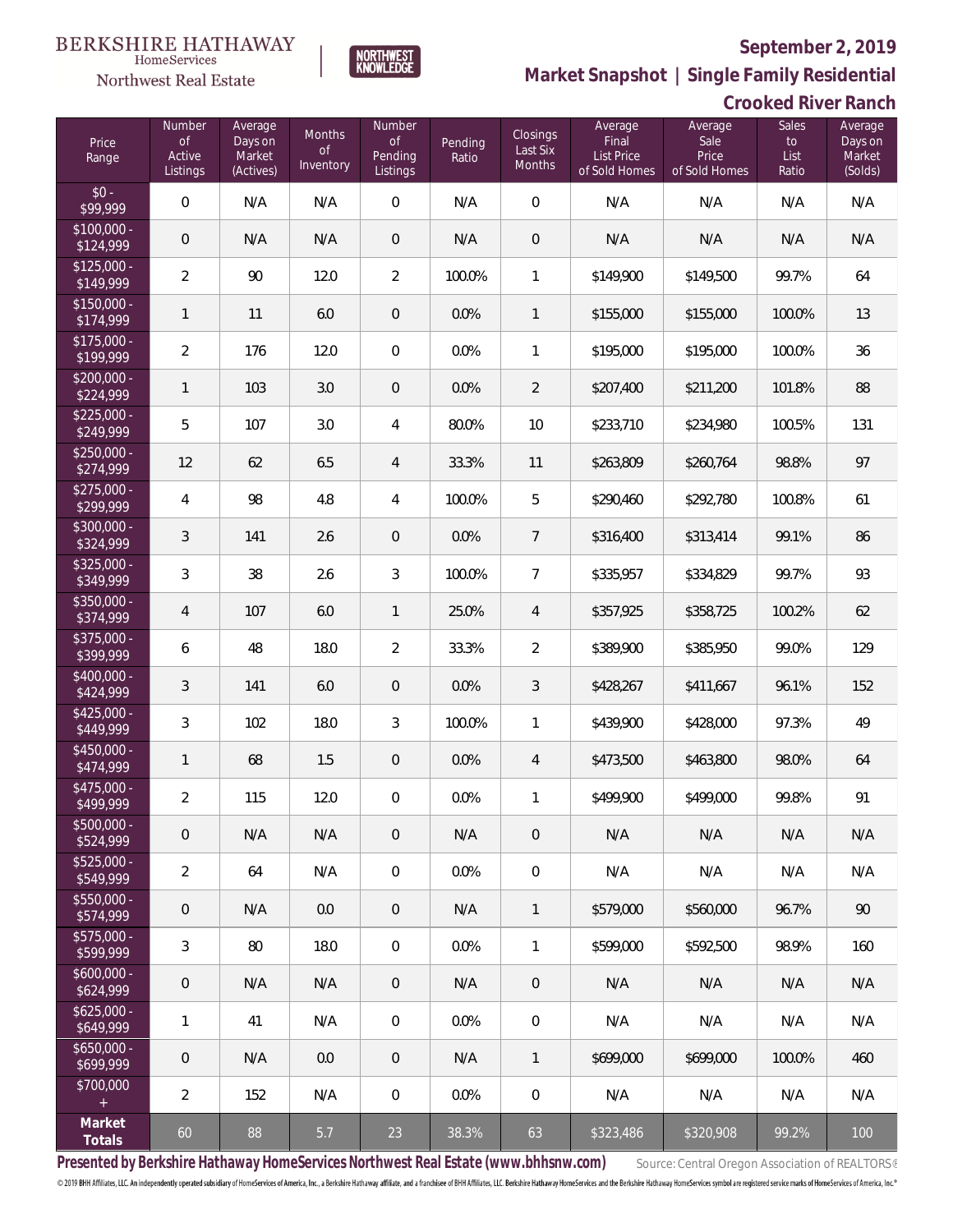# **BERKSHIRE HATHAWAY**

### $\label{lem:sevices} \textsc{Home} \textsc{Service} \textsc{s}$ Northwest Real Estate

### **September 2, 2019**



**Market Snapshot | Single Family Residential**

|                               | <b>Eastern Deschutes County</b>               |                                           |                                  |                                                |                  |                                |                                                 |                                           |                              |                                         |
|-------------------------------|-----------------------------------------------|-------------------------------------------|----------------------------------|------------------------------------------------|------------------|--------------------------------|-------------------------------------------------|-------------------------------------------|------------------------------|-----------------------------------------|
| Price<br>Range                | Number<br>$\mathsf{of}$<br>Active<br>Listings | Average<br>Days on<br>Market<br>(Actives) | Months<br><b>of</b><br>Inventory | Number<br>$\mathsf{of}$<br>Pending<br>Listings | Pending<br>Ratio | Closings<br>Last Six<br>Months | Average<br>Final<br>List Price<br>of Sold Homes | Average<br>Sale<br>Price<br>of Sold Homes | Sales<br>to<br>List<br>Ratio | Average<br>Days on<br>Market<br>(Solds) |
| $$0 -$<br>\$149,999           | $\mathbf 0$                                   | N/A                                       | N/A                              | $\mathbf 0$                                    | N/A              | $\mathbf 0$                    | N/A                                             | N/A                                       | N/A                          | N/A                                     |
| $$150,000 -$<br>\$199,999     | $\mathbf 0$                                   | N/A                                       | N/A                              | $\mathbf 0$                                    | N/A              | $\mathbf 0$                    | N/A                                             | N/A                                       | N/A                          | N/A                                     |
| $$200,000 -$<br>\$224,999     | $\mathbf 0$                                   | N/A                                       | N/A                              | $\boldsymbol{0}$                               | N/A              | $\mathbf 0$                    | N/A                                             | N/A                                       | N/A                          | N/A                                     |
| $$225,000 -$<br>\$249,999     | $\mathbf 0$                                   | N/A                                       | N/A                              | $\mathbf 0$                                    | N/A              | $\mathbf 0$                    | N/A                                             | N/A                                       | N/A                          | N/A                                     |
| $$250,000 -$<br>\$274,999     | $\mathbf 0$                                   | N/A                                       | N/A                              | $\boldsymbol{0}$                               | N/A              | $\mathbf 0$                    | N/A                                             | N/A                                       | N/A                          | N/A                                     |
| \$275,000 -<br>\$299,999      | $\mathbf 0$                                   | N/A                                       | N/A                              | $\mathbf 0$                                    | N/A              | $\mathbf 0$                    | N/A                                             | N/A                                       | N/A                          | N/A                                     |
| \$300,000 -<br>\$324,999      | $\mathbf 0$                                   | N/A                                       | N/A                              | $\mathbf 0$                                    | N/A              | $\mathbf 0$                    | N/A                                             | N/A                                       | N/A                          | N/A                                     |
| $$325,000 -$<br>\$349,999     | $\mathbf 0$                                   | N/A                                       | N/A                              | $\mathbf 0$                                    | N/A              | $\mathbf 0$                    | N/A                                             | N/A                                       | N/A                          | N/A                                     |
| \$350,000 -<br>\$374,999      | $\mathbf 0$                                   | N/A                                       | N/A                              | $\mathbf 0$                                    | N/A              | $\mathbf 0$                    | N/A                                             | N/A                                       | N/A                          | N/A                                     |
| $$375,000 -$<br>\$399,999     | $\mathbf 0$                                   | N/A                                       | N/A                              | $\mathbf 0$                                    | N/A              | $\mathbf 0$                    | N/A                                             | N/A                                       | N/A                          | N/A                                     |
| \$400,000 -<br>\$424,999      | $\mathbf 0$                                   | N/A                                       | N/A                              | $\mathbf 0$                                    | N/A              | $\mathbf 0$                    | N/A                                             | N/A                                       | N/A                          | N/A                                     |
| $$425,000 -$<br>\$449,999     | $\mathbf 0$                                   | N/A                                       | N/A                              | $\mathbf 0$                                    | N/A              | $\mathbf 0$                    | N/A                                             | N/A                                       | N/A                          | N/A                                     |
| \$450,000 -<br>\$474,999      | $\mathbf 0$                                   | N/A                                       | N/A                              | $\mathbf 0$                                    | N/A              | $\mathbf 0$                    | N/A                                             | N/A                                       | N/A                          | N/A                                     |
| \$475,000 -<br>\$499,999      | $\mathbf 0$                                   | N/A                                       | N/A                              | $\mathbf 0$                                    | N/A              | $\mathbf 0$                    | N/A                                             | N/A                                       | N/A                          | N/A                                     |
| \$500,000 -<br>\$524,999      | $\mathbf 0$                                   | N/A                                       | N/A                              | $\mathbf 0$                                    | N/A              | $\mathbf 0$                    | N/A                                             | N/A                                       | N/A                          | N/A                                     |
| \$525,000 -<br>\$549,999      | $\mathbf 0$                                   | N/A                                       | N/A                              | $\boldsymbol{0}$                               | N/A              | $\mathbf 0$                    | N/A                                             | N/A                                       | N/A                          | N/A                                     |
| \$550,000 -<br>\$574,999      | $\mathbf{0}$                                  | N/A                                       | N/A                              | 0                                              | N/A              | $\mathbf 0$                    | N/A                                             | N/A                                       | N/A                          | N/A                                     |
| \$575,000 -<br>\$599,999      | $\mathbf 0$                                   | N/A                                       | N/A                              | 0                                              | N/A              | $\mathsf{O}\xspace$            | N/A                                             | N/A                                       | N/A                          | N/A                                     |
| $$600.000 -$<br>\$649,999     | $\mathbf 0$                                   | N/A                                       | N/A                              | $\overline{0}$                                 | N/A              | 0                              | N/A                                             | N/A                                       | N/A                          | N/A                                     |
| $$650.000 -$<br>\$699,999     | $\mathbf 0$                                   | N/A                                       | N/A                              | 0                                              | N/A              | $\mathbf 0$                    | N/A                                             | N/A                                       | N/A                          | N/A                                     |
| $$700,000 -$<br>\$799,999     | $\mathbf 0$                                   | N/A                                       | N/A                              | $\overline{0}$                                 | N/A              | 0                              | N/A                                             | N/A                                       | N/A                          | N/A                                     |
| $$800,000 -$<br>\$899,999     | $\mathbf 0$                                   | N/A                                       | N/A                              | 0                                              | N/A              | $\mathsf{O}\xspace$            | N/A                                             | N/A                                       | N/A                          | N/A                                     |
| $$900,000 -$<br>\$999,999     | $\mathbf 0$                                   | N/A                                       | N/A                              | $\boldsymbol{0}$                               | N/A              | 0                              | N/A                                             | N/A                                       | N/A                          | N/A                                     |
| $$1,000,000 -$<br>\$1,499,999 | $\mathbf 0$                                   | N/A                                       | N/A                              | 0                                              | N/A              | $\mathsf{O}\xspace$            | N/A                                             | N/A                                       | N/A                          | N/A                                     |
| \$1,500,000<br>$\pm$          | $\overline{0}$                                | N/A                                       | N/A                              | $\boldsymbol{0}$                               | N/A              | $\boldsymbol{0}$               | N/A                                             | N/A                                       | N/A                          | N/A                                     |
| Market<br>Totals              | $\theta$                                      | N/A                                       | N/A                              | $\overline{0}$                                 | N/A              | $\theta$                       | N/A                                             | N/A                                       | N/A                          | N/A                                     |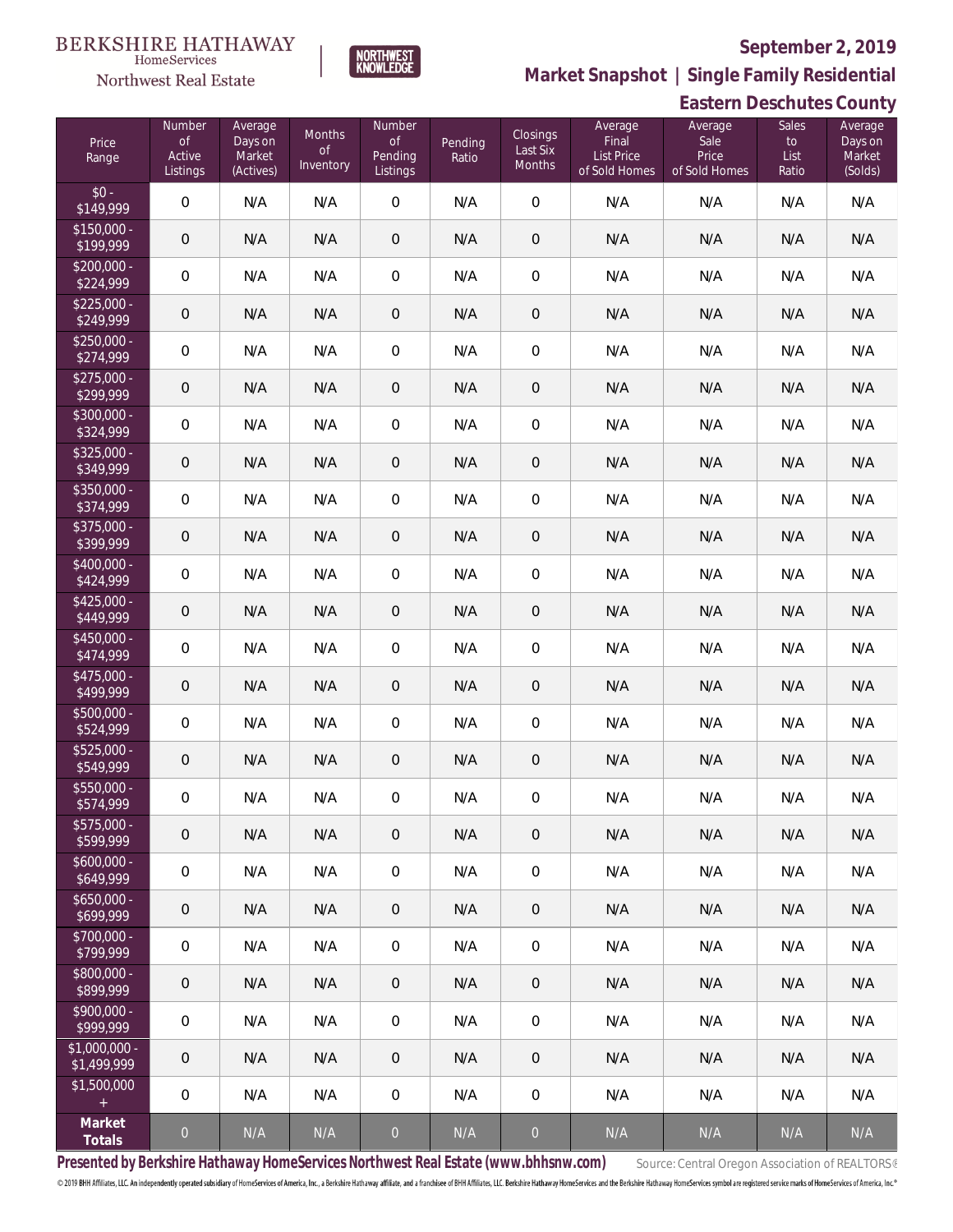

**NORTHWEST**<br>KNOWLEDGE

Northwest Real Estate

**Market Snapshot | Single Family Residential**

**Harney County**

| Price<br>Range                | Number<br><b>of</b><br>Active<br>Listings | Average<br>Days on<br>Market<br>(Actives) | Months<br><b>of</b><br>Inventory | Number<br>$\mathsf{of}$<br>Pending<br>Listings | Pending<br>Ratio | Closings<br>Last Six<br>Months | Average<br>Final<br><b>List Price</b><br>of Sold Homes | Average<br>Sale<br>Price<br>of Sold Homes | <b>Sales</b><br>to<br>List<br>Ratio | Average<br>Days on<br>Market<br>(Solds) |
|-------------------------------|-------------------------------------------|-------------------------------------------|----------------------------------|------------------------------------------------|------------------|--------------------------------|--------------------------------------------------------|-------------------------------------------|-------------------------------------|-----------------------------------------|
| $$0 -$<br>\$149,999           | $\mathbf 0$                               | N/A                                       | N/A                              | 0                                              | N/A              | $\overline{0}$                 | N/A                                                    | N/A                                       | N/A                                 | N/A                                     |
| $$150,000 -$<br>\$199,999     | $\mathbf{1}$                              | 417                                       | N/A                              | $\mathbf{1}$                                   | 100.0%           | $\overline{0}$                 | N/A                                                    | N/A                                       | N/A                                 | N/A                                     |
| $$200,000 -$<br>\$224,999     | $\mathbf 0$                               | N/A                                       | N/A                              | 0                                              | N/A              | $\mathbf 0$                    | N/A                                                    | N/A                                       | N/A                                 | N/A                                     |
| $$225,000 -$<br>\$249,999     | $\mathbf 0$                               | N/A                                       | N/A                              | 0                                              | N/A              | $\theta$                       | N/A                                                    | N/A                                       | N/A                                 | N/A                                     |
| $$250,000 -$<br>\$274,999     | $\mathbf 0$                               | N/A                                       | N/A                              | $\mathbf 0$                                    | N/A              | $\mathbf 0$                    | N/A                                                    | N/A                                       | N/A                                 | N/A                                     |
| $$275,000 -$<br>\$299,999     | $\mathbf 0$                               | N/A                                       | N/A                              | 0                                              | N/A              | $\theta$                       | N/A                                                    | N/A                                       | N/A                                 | N/A                                     |
| \$300,000 -<br>\$324,999      | $\mathsf O$                               | N/A                                       | N/A                              | $\mathbf 0$                                    | N/A              | $\mathbf 0$                    | N/A                                                    | N/A                                       | N/A                                 | N/A                                     |
| $$325,000 -$<br>\$349,999     | $\mathbf 0$                               | N/A                                       | N/A                              | $\mathbf 0$                                    | N/A              | $\theta$                       | N/A                                                    | N/A                                       | N/A                                 | N/A                                     |
| \$350,000 -<br>\$374,999      | $\mathbf 0$                               | N/A                                       | N/A                              | $\mathbf 0$                                    | N/A              | $\mathbf 0$                    | N/A                                                    | N/A                                       | N/A                                 | N/A                                     |
| $$375,000 -$<br>\$399,999     | $\mathbf 0$                               | N/A                                       | N/A                              | $\mathbf 0$                                    | N/A              | $\sqrt{a}$                     | N/A                                                    | N/A                                       | N/A                                 | N/A                                     |
| $$400,000 -$<br>\$424,999     | $\mathbf 0$                               | N/A                                       | N/A                              | $\mathbf 0$                                    | N/A              | $\mathbf 0$                    | N/A                                                    | N/A                                       | N/A                                 | N/A                                     |
| $$425,000 -$<br>\$449,999     | $\mathbf 0$                               | N/A                                       | N/A                              | $\mathbf 0$                                    | N/A              | $\,0\,$                        | N/A                                                    | N/A                                       | N/A                                 | N/A                                     |
| \$450,000 -<br>\$474,999      | $\mathsf O$                               | N/A                                       | N/A                              | $\mathbf 0$                                    | N/A              | $\mathbf 0$                    | N/A                                                    | N/A                                       | N/A                                 | N/A                                     |
| \$475,000 -<br>\$499,999      | $\mathbf 0$                               | N/A                                       | N/A                              | $\mathbf 0$                                    | N/A              | $\,0\,$                        | N/A                                                    | N/A                                       | N/A                                 | N/A                                     |
| \$500,000 -<br>\$524,999      | $\mathbf 0$                               | N/A                                       | N/A                              | $\mathbf 0$                                    | N/A              | $\mathbf 0$                    | N/A                                                    | N/A                                       | N/A                                 | N/A                                     |
| $$525,000 -$<br>\$549,999     | $\mathbf 0$                               | N/A                                       | N/A                              | $\mathbf 0$                                    | N/A              | $\mathbf 0$                    | N/A                                                    | N/A                                       | N/A                                 | N/A                                     |
| \$550,000 -<br>\$574,999      | $\mathbf 0$                               | N/A                                       | N/A                              | $\mathbf 0$                                    | N/A              | $\mathbf 0$                    | N/A                                                    | N/A                                       | N/A                                 | N/A                                     |
| \$575,000 -<br>\$599,999      | $\mathbf 0$                               | N/A                                       | N/A                              | 0                                              | N/A              | $\overline{0}$                 | N/A                                                    | N/A                                       | N/A                                 | N/A                                     |
| $$600,000 -$<br>\$649,999     | $\mathbf{1}$                              | 346                                       | N/A                              | 0                                              | 0.0%             | $\mathbf 0$                    | N/A                                                    | N/A                                       | N/A                                 | N/A                                     |
| $$650,000 -$<br>\$699,999     | $\mathbf 0$                               | N/A                                       | N/A                              | 0                                              | N/A              | $\mathbf{0}$                   | N/A                                                    | N/A                                       | N/A                                 | N/A                                     |
| \$700,000 -<br>\$799,999      | $\mathbf 0$                               | N/A                                       | N/A                              | $\boldsymbol{0}$                               | N/A              | $\mathbf 0$                    | N/A                                                    | N/A                                       | N/A                                 | N/A                                     |
| \$800,000 -<br>\$899,999      | $\mathbf 0$                               | N/A                                       | N/A                              | 0                                              | N/A              | $\mathbf{0}$                   | N/A                                                    | N/A                                       | N/A                                 | N/A                                     |
| \$900,000 -<br>\$999,999      | $\mathbf 0$                               | N/A                                       | N/A                              | 0                                              | N/A              | $\mathbf 0$                    | N/A                                                    | N/A                                       | N/A                                 | N/A                                     |
| $$1,000,000 -$<br>\$1,499,999 | $\mathbf 0$                               | N/A                                       | N/A                              | 0                                              | N/A              | $\overline{0}$                 | N/A                                                    | N/A                                       | N/A                                 | N/A                                     |
| \$1,500,000<br>$\pm$          | $\mathbf 0$                               | N/A                                       | N/A                              | 0                                              | N/A              | $\mathbf 0$                    | N/A                                                    | N/A                                       | N/A                                 | N/A                                     |
| Market<br>Totals              | $\overline{2}$                            | 382                                       | N/A                              | $\mathbf{1}$                                   | 50.0%            | $\overline{0}$                 | N/A                                                    | N/A                                       | N/A                                 | N/A                                     |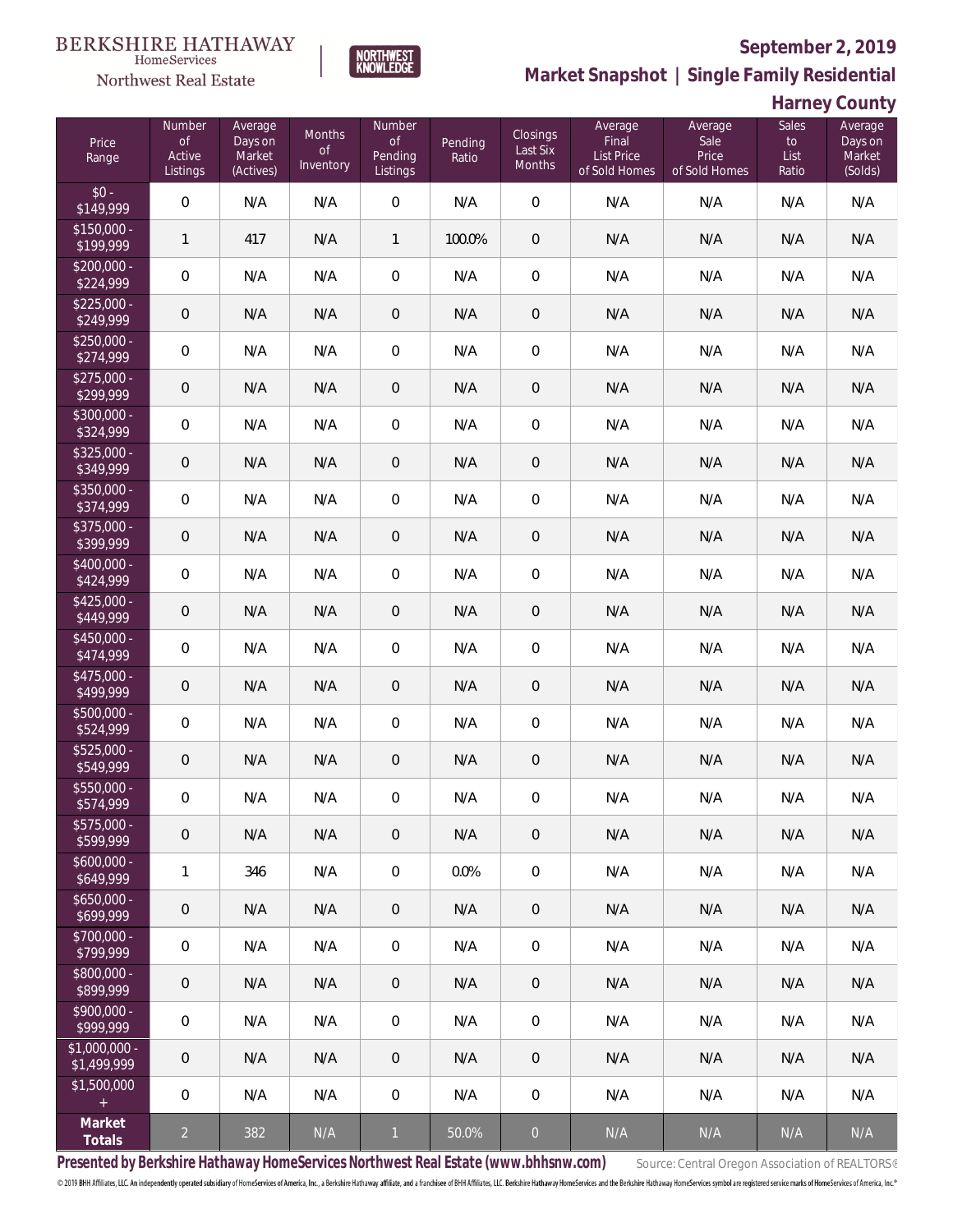

**NORTHWEST**<br>KNOWLEDGE

**Market Snapshot | Single Family Residential**

### **Lake County**

| Price<br>Range                                  | Number<br><b>of</b><br>Active<br>Listings | Average<br>Days on<br>Market<br>(Actives) | Months<br>$\circ f$<br>Inventory | Number<br>$\mathsf{of}$<br>Pending<br>Listings | Pending<br>Ratio | <b>Closings</b><br>Last Six<br><b>Months</b> | Average<br>Final<br>List Price<br>of Sold Homes | Average<br>Sale<br>Price<br>of Sold Homes | Sales<br>to<br>List<br>Ratio | Average<br>Days on<br>Market<br>(Solds) |
|-------------------------------------------------|-------------------------------------------|-------------------------------------------|----------------------------------|------------------------------------------------|------------------|----------------------------------------------|-------------------------------------------------|-------------------------------------------|------------------------------|-----------------------------------------|
| $$0 -$<br>\$99,999                              | 8                                         | 185                                       | 9.6                              | $\overline{a}$                                 | 25.0%            | 5                                            | \$78,120                                        | \$79,000                                  | 101.1%                       | 60                                      |
| $$100,000 -$<br>\$124,999                       | $\mathbf 0$                               | N/A                                       | N/A                              | $\theta$                                       | N/A              | $\overline{0}$                               | N/A                                             | N/A                                       | N/A                          | N/A                                     |
| $$125,000 -$<br>\$149,999                       | $\overline{2}$                            | 240                                       | 12.0                             | 0                                              | 0.0%             | $\mathbf{1}$                                 | \$125,000                                       | \$125,000                                 | 100.0%                       | 48                                      |
| $$150,000 -$<br>\$174,999                       | 3                                         | 192                                       | N/A                              | $\overline{0}$                                 | 0.0%             | $\overline{0}$                               | N/A                                             | N/A                                       | N/A                          | N/A                                     |
| $$175,000 -$<br>\$199,999                       | $\overline{0}$                            | N/A                                       | 0.0                              | $\mathbf 0$                                    | N/A              | 1                                            | \$229,000                                       | \$190,000                                 | 83.0%                        | 101                                     |
| $$200,000 -$<br>\$224,999                       | $\mathbf 0$                               | N/A                                       | N/A                              | $\mathbf{1}$                                   | N/A              | $\overline{0}$                               | N/A                                             | N/A                                       | N/A                          | N/A                                     |
| $$225,000 -$<br>\$249,999                       | 1                                         | 48                                        | N/A                              | 0                                              | 0.0%             | $\mathbf{0}$                                 | N/A                                             | N/A                                       | N/A                          | N/A                                     |
| $$250,000 -$<br>\$274,999                       | $\mathbf{1}$                              | 207                                       | N/A                              | $\theta$                                       | 0.0%             | $\overline{0}$                               | N/A                                             | N/A                                       | N/A                          | N/A                                     |
| $$275,000 -$<br>\$299,999                       | 1                                         | 56                                        | N/A                              | 0                                              | 0.0%             | $\overline{0}$                               | N/A                                             | N/A                                       | N/A                          | N/A                                     |
| $$300,000 -$<br>\$324,999                       | $\mathbf 0$                               | N/A                                       | N/A                              | $\theta$                                       | N/A              | $\overline{0}$                               | N/A                                             | N/A                                       | N/A                          | N/A                                     |
| $$325,000 -$<br>\$349,999                       | $\mathbf 0$                               | N/A                                       | N/A                              | $\mathbf 0$                                    | N/A              | $\mathbf 0$                                  | N/A                                             | N/A                                       | N/A                          | N/A                                     |
| $$350,000 -$<br>\$374,999                       | $\mathbf{1}$                              | 124                                       | 6.0                              | $\theta$                                       | 0.0%             | 1                                            | \$359,000                                       | \$359,000                                 | 100.0%                       | 45                                      |
| $$375,000 -$<br>\$399,999                       | $\mathbf{1}$                              | 405                                       | N/A                              | $\mathbf 0$                                    | 0.0%             | $\mathbf 0$                                  | N/A                                             | N/A                                       | N/A                          | N/A                                     |
| \$400,000 -<br>\$424,999                        | $\mathbf 0$                               | N/A                                       | N/A                              | $\,0\,$                                        | N/A              | $\mathbf 0$                                  | N/A                                             | N/A                                       | N/A                          | N/A                                     |
| $$425,000 -$<br>\$449,999                       | $\mathbf 0$                               | N/A                                       | N/A                              | $\mathbf 0$                                    | N/A              | $\mathbf 0$                                  | N/A                                             | N/A                                       | N/A                          | N/A                                     |
| $$450,000 -$<br>\$474,999                       | $\mathbf 0$                               | N/A                                       | N/A                              | $\theta$                                       | N/A              | $\mathbf 0$                                  | N/A                                             | N/A                                       | N/A                          | N/A                                     |
| \$475,000 -<br>\$499,999                        | $\mathbf 0$                               | N/A                                       | N/A                              | $\mathbf 0$                                    | N/A              | $\mathbf 0$                                  | N/A                                             | N/A                                       | N/A                          | N/A                                     |
| \$500,000 -<br>\$524,999                        | $\mathbf{0}$                              | N/A                                       | N/A                              | $\theta$                                       | N/A              | $\overline{0}$                               | N/A                                             | N/A                                       | N/A                          | N/A                                     |
| $$525,000 -$<br>\$549,999                       | $\mathbf 0$                               | N/A                                       | N/A                              | 0                                              | N/A              | $\mathbf 0$                                  | N/A                                             | N/A                                       | N/A                          | N/A                                     |
| $$550,000 -$<br>\$599,999                       | $\theta$                                  | N/A                                       | N/A                              | $\theta$                                       | N/A              | $\overline{0}$                               | N/A                                             | N/A                                       | N/A                          | N/A                                     |
| $$600,000 -$<br>\$699,999                       | $\mathbf 0$                               | N/A                                       | N/A                              | 0                                              | N/A              | $\overline{0}$                               | N/A                                             | N/A                                       | N/A                          | N/A                                     |
| $$700,000 -$<br>\$799,999                       | $\overline{0}$                            | N/A                                       | N/A                              | $\theta$                                       | N/A              | $\overline{0}$                               | N/A                                             | N/A                                       | N/A                          | N/A                                     |
| $$800,000 -$<br>\$899,999                       | $\overline{0}$                            | N/A                                       | N/A                              | 0                                              | N/A              | $\overline{0}$                               | N/A                                             | N/A                                       | N/A                          | N/A                                     |
| $$900,000 -$<br>\$999,999                       | $\overline{0}$                            | N/A                                       | N/A                              | $\overline{0}$                                 | N/A              | $\overline{0}$                               | N/A                                             | N/A                                       | N/A                          | N/A                                     |
| \$1,000,000<br>$\begin{array}{c} + \end{array}$ | $\mathbf{1}$                              | 95                                        | N/A                              | 0                                              | 0.0%             | $\overline{0}$                               | N/A                                             | N/A                                       | N/A                          | N/A                                     |
| Market<br>Totals                                | 19                                        | 183                                       | 14.3                             | $\mathfrak{Z}$                                 | 15.8%            | 8                                            | \$137,950                                       | \$133,625                                 | 96.9%                        | 62                                      |